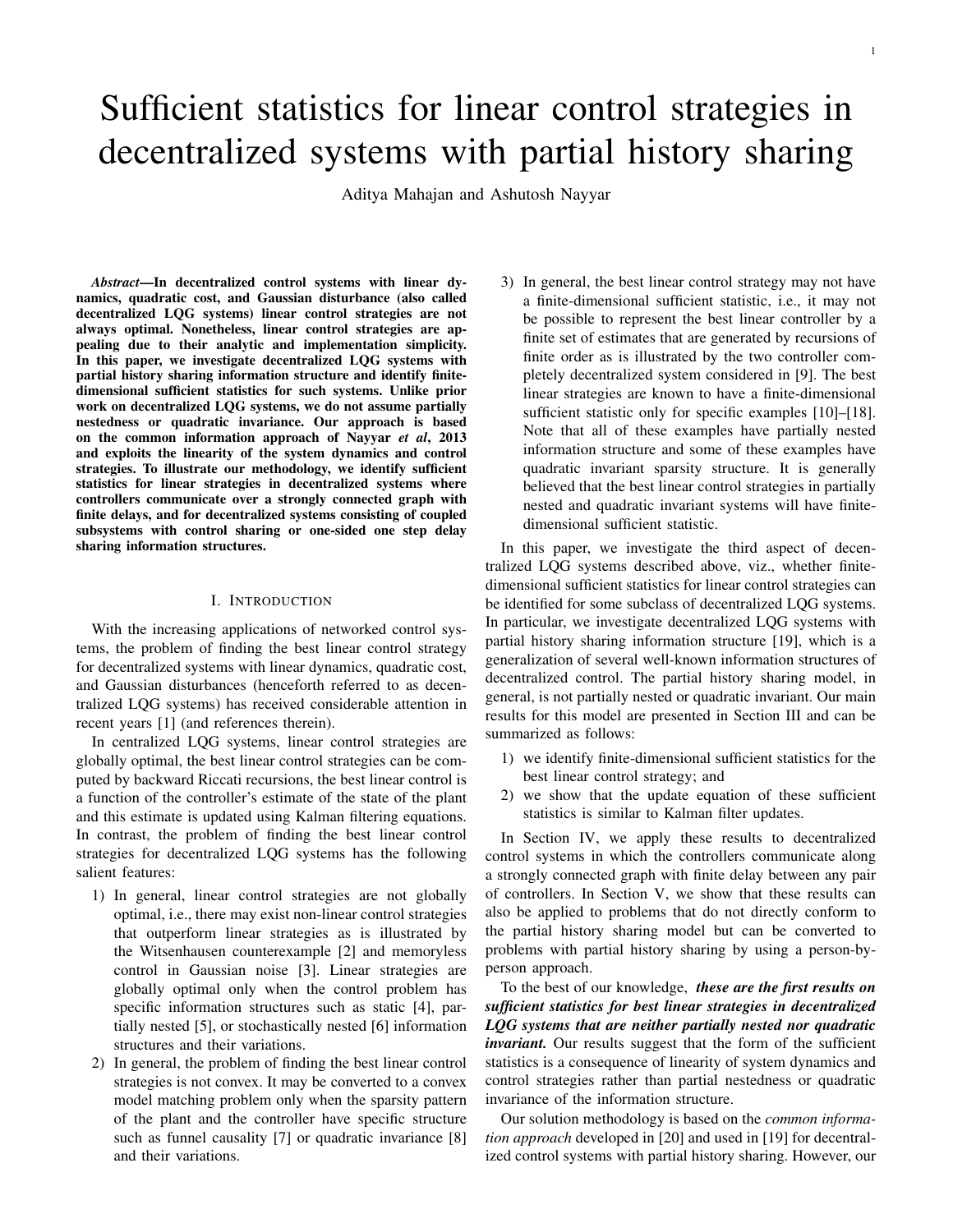results cannot be derived directly using the results of [19]. For a general decentralized system with partial history sharing, the results of [19] provide the structure of globally optimal control strategies *and* a dynamic programming decomposition. In this paper, we exploit linearity (of control strategies and of the underlying decentralized system) to address only the problem of finding the structure of best linear strategy. We do not address the problem of computing the best linear strategy. This narrower focus allows us to get simpler results than in [19].

Even with finite-dimensional sufficient statistics, the problem of computing the best linear strategies is, in general, a non-convex optimization problem. Nonetheless, when the system is either partially nested or quadratic invariant, it may be possible to use finite-dimensional sufficient statistics to compute best linear or globally optimal strategies. For example, an approach similar to ours was used in [18] to identify sufficient statistics for best linear control strategies (that were also globally optimal) for a two player decentralized LQG team that is partially nested and quadratic invariant. The authors of [18] then exploited the partially nested nature of the system to identify explicit expressions for the best linear control strategies.

#### *Notation*

Uppercase letters denote random variables/vectors and lowercase letters denote their realization. Bold uppercase letters denote matrices.  $\mathbb{P}(\cdot)$  denotes the probability of an event and  $\mathbb{E}[\cdot]$  denotes the expectation of a random variable. R denotes the set of real numbers.

For a sequence of (column) vectors  $X, Y, Z, \ldots$ , the notation  $\text{vec}(X, Y, Z, \dots)$  denotes the vector  $[X^{\intercal}, Y^{\intercal}, Z^{\intercal}, \dots]^{\intercal}$ . The vector  $\text{vec}(X_1, \ldots, X_t)$  is also denoted by  $X_{1:t}$ .

The notation  $\mathbf{A} = \text{diag}(\mathbf{B}, \mathbf{C}, \mathbf{D})$  denotes a block diagonal matrices with blocks  $B$ ,  $C$ , and  $D$  on the diagonal. A<sup> $\tau$ </sup> denotes the transpose of a matrix and  $Tr[A]$  denotes the trace of a matrix.

The notation  $\mathbf{0}_{n \times m}$  denotes a  $n \times m$  all zeros matrix;  $\mathbf{0}_n$ is a short-hand for  $\mathbf{0}_{n\times n}$ ;  $\mathbf{I}_n$  denotes a  $n \times n$  identity matrix. We omit the subscripts when dimensions can be inferred from context.

For any two random vectors  $X$  and  $Y$ , we say that  $X$  is a sub-vector of Y, and denote it by  $X \subset Y$ , if the set of all components of  $X$  is a subset of the set of all components of Y. More formally,  $X \subset Y$  if there exists a row-stochastic binary matrix  $P$  (i.e., all its elements are 0 or 1 and each row has a single 1) such that  $X = PY$ .

#### II. PROBLEM FORMULATION

## *A. Model*

Consider a linear dynamic system with  $n$  controllers and a partial history sharing information structure [19]. We follow the same notation as [19] and, for completeness, restate the model below.

The system operates in discrete time for a horizon  $T$ . Let  $X_t \in \mathbb{R}^{d_x}$  denote the state of the system at time  $t, U_t^i \in \mathbb{R}^{d_u^i}$ denote the control action of controller  $i, i = 1, \ldots, n$  at time t, and  $U_t$  denote the vector  $\text{vec}(U_t^1, \dots, U_t^n)$ .

The initial state  $X_1$  has a Gaussian probability distribution  $\mathcal{N}(0, \Sigma_x)$  and evolves according to

$$
X_{t+1} = \mathbf{A}_t X_t + \mathbf{B}_t U_t + W_t^0 \tag{1}
$$

where  $A_t$  and  $B_t$  are matrices of appropriate dimensions and  $\{W_t^0\}_{t=1}^T$  is a sequence of i.i.d. zero-mean Gaussian random variables with probability distribution  $\mathcal{N}(0, \Sigma_{w^0})$ .

As in  $[19]$ , at any time t, each controller has access to three types of data: the current observation  $Y_t^i$ , the local memory  $M_t^i$ , and the shared memory  $Z_{1:t-1}$ . The details of the information structure will be described later. We use  $Y_t$  to denote  $\text{vec}(Y_t^1, \dots, Y_t^n)$  and  $M_t$  to denote  $\text{vec}(M_t^1, \dots, M_t^n)$ .

We restrict attention to linear control strategies and assume that controller  $i$ 's strategy is of the form:

$$
U_t^i = \mathbf{K}_t^i Z_{1:t-1} + \mathbf{G}_t^i Y_t^i + \mathbf{H}_t^i M_t^i
$$
 (2)

where  $\mathbf{K}_t^i$ ,  $\mathbf{G}_t^i$ , and  $\mathbf{H}_t^i$  are matrices of appropriate dimensions. The collection of  $\{(\mathbf{K}_t^i, \mathbf{G}_t^i, \mathbf{H}_t^i)\}_{t=1}^T$  is referred to as the *control strategy* of controller i.

Combining (2) for all controllers, we get

$$
U_t = \mathbf{K}_t Z_{1:t-1} + \mathbf{G}_t Y_t + \mathbf{H}_t M_t, \tag{3}
$$

where 
$$
\mathbf{K}_t = [\mathbf{K}_t^1^\mathsf{T} | \cdots | \mathbf{K}_t^n]^\mathsf{T}, \mathbf{G}_t = \text{diag}(\mathbf{G}_t^1, \dots, \mathbf{G}_t^n)
$$

and  $\mathbf{H}_t = \text{diag}(\mathbf{H}_t^1, \dots, \mathbf{H}_t^n)$ .

At time t, the system incurs a quadratic cost  $\ell_t(X_t, U_t)$ given by

$$
\ell_t(X_t, U_t) = X_t^\mathsf{T} \mathbf{Q}_t X_t + U_t^\mathsf{T} \mathbf{R}_t U_t \tag{4}
$$

where  $Q_t$  is a positive semi-definite matrix and  $R_t$  is a positive definite matrix of appropriate dimensions.

We are interested in choosing control strategies of all controllers to minimize

$$
\mathbb{E}\Big[\sum_{t=1}^T \ell_t(X_t, U_t)\Big],\tag{5}
$$

where the expectation is with respect to the joint probability measure on  $(X_{1:T}, U_{1:T})$  induced by the choice of the control strategies.

## *B. Partial history sharing information structure*

As described earlier, controller  $i$  has access to three types of data at time t: the current observation  $Y_t^i$ , the local memory  $M_t^i$ , and the shared memory  $Z_{1:t-1}$ . These variables are given as follows:

1) The current local observation  $Y_t^i \in \mathbb{R}^{d_y^i}$  of controller i is given by

$$
Y_t^i = \mathbf{C}_t^i X_t + W_t^i \tag{6}
$$

where  $C_t^i$  is a matrix of appropriate dimensions and  $\{W_t^i\}_{t=1}^T$  is a sequence of i.i.d. zero-mean Gaussian random variables with probability distribution  $\mathcal{N}(0, \Sigma_{w_i})$ . The random variables in the collection  $\{X_1, W_t^j, t =$  $1, \ldots, T, j = 0, 1, \ldots, n$ , called *primitive random variables*, are mutually independent. Combining (6) for all controllers, we get

$$
Y_t = \mathbf{C}_t X_t + W_t^{1:n},
$$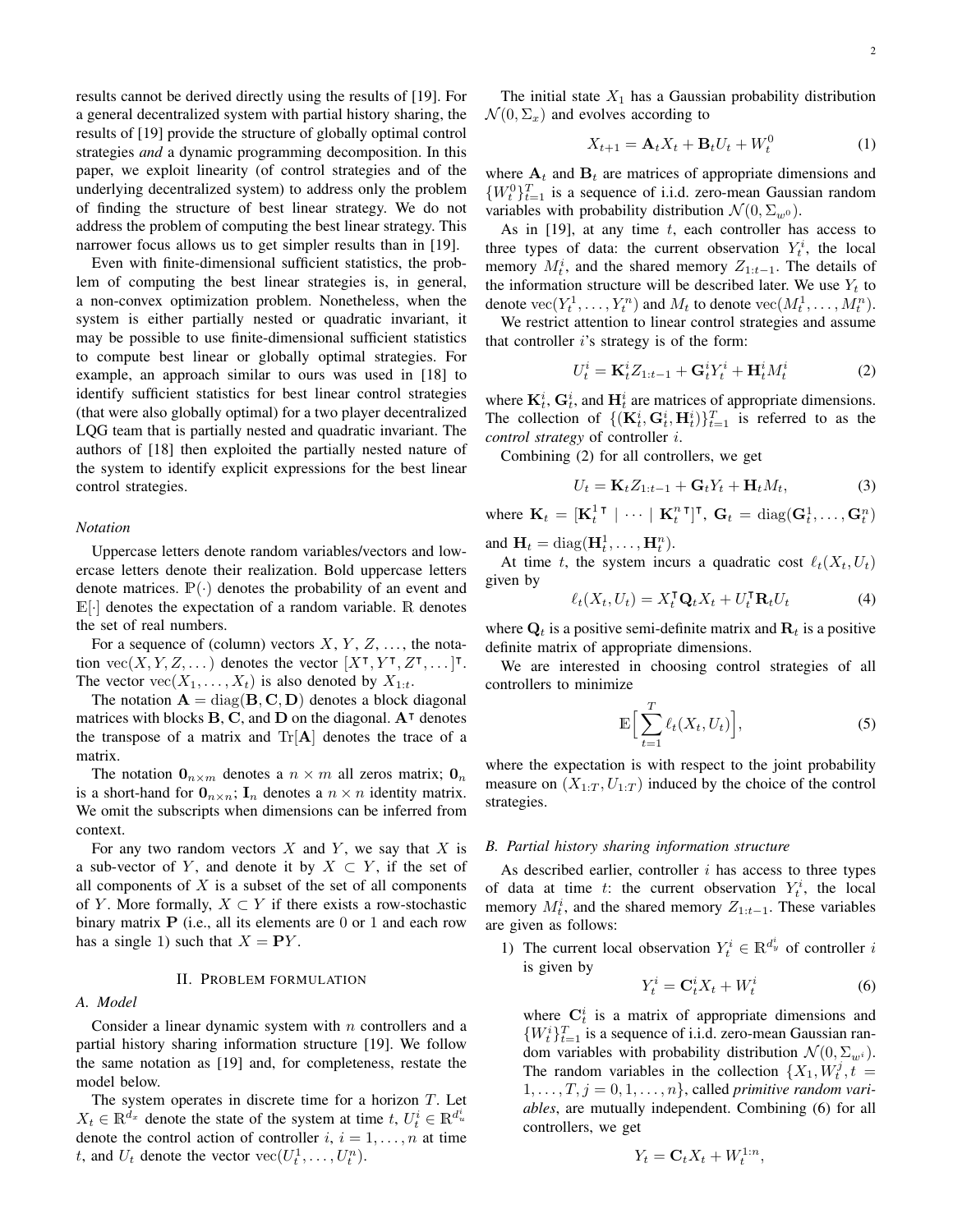2) The local memory  $M_t^i \in \mathbb{R}^{d_m^i}$  of controller *i* is a subset of the history of its local observations and actions:

$$
M_t^i \subset \{Y_{1:t-1}^i, U_{1:t-1}^i\}.\tag{7}
$$

At  $t = 1$ , the local memory is empty, which we will represent by the convention  $M_1^i := 0$ .

Let  $d_y = d_y^1 + \cdots + d_y^n$  and  $d_m = d_m^1 + \cdots + d_m^n$ , so that  $Y_t \in \mathbb{R}^{d_y}$  and  $M_t \in \mathbb{R}^{d_m}$ .

3) In addition, all controllers have access to a shared memory  $Z_{1:t-1}$ , where  $Z_t = \text{vec}(Z_t^1, \dots, Z_t^n)$ . The shared memory  $Z_{1:t-1}$  is a subset of the history of observations and actions of all controllers:

$$
Z_{1:t-1} \subset \{Y_{1:t-1}, U_{1:t-1}\}.
$$
 (8)

At  $t = 1$ , the shared memory is empty,  $Z_0 := 0$ ; at each time  $Z_t \in \mathbb{R}^{d_z}$ . We will refer to the shared memory as the *common information* among the controllers.

The local and shared memories are updated as follows: after taking the control action at time  $t$ , controller  $i$  sends a subvector  $Z_t^i$  of its local information  $\{M_t^i, Y_t^i, U_t^i\}$  to the shared memory. We assume that the protocol of choosing the subset  $Z_t^i$  is pre-specified. After sending data  $Z_t^i$  to the shared memory, controller  $i$  updates its local memory according to a pre-specified protocol such that  $M_{t+1}^i \subset \{M_t^i, Y_t^i, U_t^i\} \setminus Z_t^i$ , which ensures that the contents of the local and shared memories do not overlap.

The process of generating the new local memory  $M_{t+1}^i$  and  $Z_t^i$  described above can be written in terms of the following equations:

$$
M_{t+1}^i = \mathbf{P}_{mm,t}^i M_t^i + \mathbf{P}_{my,t}^i Y_t^i + \mathbf{P}_{mu,t}^i U_t^i \tag{9}
$$

and

$$
Z_t^i = \mathbf{P}_{zm,t}^i M_t^i + \mathbf{P}_{zy,t}^i Y_t^i + \mathbf{P}_{zu,t}^i U_t^i, \tag{10}
$$

where  $\mathbf{P}_{*,t}^{i}$  are matrices that satisfy the following properties:

A1. Each entry of  $\mathbf{P}_{**,t}^i$  is either 0 or 1.

A2. The matrix

$$
\begin{bmatrix} \mathbf{P}^i_{mm,t} & \mathbf{P}^i_{my,t} & \mathbf{P}^i_{mu,t} \\ \mathbf{P}^i_{zm,t} & \mathbf{P}^i_{zy,t} & \mathbf{P}^i_{zu,t} \end{bmatrix}
$$

is doubly stochastic (that is, each row and column sum is 1).

Note that the  $\mathbf{P}_{*,t}^{i}$  matrices are specified a priori based on the memory update protocols of the system. Also note that properties A1 and A2 are a consequence of these memory update protocols. We refer the reader to [19] for several examples of partial history sharing information structures.

Combining (9) for all controllers, we get

$$
M_{t+1} = \mathbf{P}_{mm,t}M_t + \mathbf{P}_{my,t}Y_t + \mathbf{P}_{mu,t}U_t \tag{11}
$$

where  $\mathbf{P}_{mm,t}$  = diag( $\mathbf{P}_{mm,t}^1, \ldots, \mathbf{P}_{mm,t}^n$ ),  $\mathbf{P}_{my,t}$  =  $\text{diag}(\mathbf{P}^1_{my,t},\dots,\mathbf{P}^n_{my,t}),\, \mathbf{P}_{mu,t} = \text{diag}(\mathbf{P}^1_{mu,t},\dots,\mathbf{P}^n_{mu,t}).$ Similarly, combining (10) for all controller gives

$$
Z_t = \mathbf{P}_{zm,t} M_t + \mathbf{P}_{zy,t} Y_t + \mathbf{P}_{zu,t} U_t \tag{12}
$$

where  $\mathbf{P}_{zm,t}$  = diag( $\mathbf{P}_{zm,t}^1$ , ...,  $\mathbf{P}_{zm,t}^n$ ),  $\mathbf{P}_{zy,t}$  =  $\text{diag}(\mathbf{P}_{zy,t}^1,\ldots,\mathbf{P}_{zy,t}^n),\,\mathbf{P}_{zu,t}=\text{diag}(\mathbf{P}_{zu,t}^1,\ldots,\mathbf{P}_{zu,t}^n).$ 

An example of the above model is the delayed sharing information structure [21], in which the shared memory consists of k steps old observations and control actions of all controllers, i.e.,  $Z_{1:t-1} = \text{vec}(Y_{1:t-k}, U_{1:t-k})$  and the local memory consists of the observations and actions taken at  $t-k+1, \ldots, t-1$ , i.e.,  $M_t^i = \text{vec}(Y_{t-k+1:t-1}^i, U_{t-k+1:t-1}^i)$ . In particular, when the delay  $k = 2$ , then  $M_t^i = \text{vec}(Y_{t-1}^i, U_{t-1}^i)$ ,  $Z_t^i = \text{vec}(Y_{t-1}^i, U_{t-1}^i)$ , and the equations for generating  $M_{t+1}^i$ and  $Z_t^i$  can be written as

and

$$
Z_t^i = \mathbf{I}M_t^i + \mathbf{0}Y_t^i + \mathbf{0}U_t^i.
$$

0

 $\Bigg[Y_t^i+\begin{bmatrix}0\\1\end{bmatrix}$ I  $\Big\} U^i_t$ 

 $M^i_{t+1} = \mathbf{0}M^i_t + \begin{bmatrix} \mathbf{I} \\ \mathbf{0} \end{bmatrix}$ 

#### *C. Generalized partial history sharing information structure*

We now describe the generalized version of the partial history sharing information structure. As in the original partial history sharing model, controller  $i$  has access to three types of data at time t: the current observation  $Y_t^i$ , a shared memory  $Z_{1:t-1}$  that is available to all controllers, and a local memory  $M_t^i$  with  $M_1^i := 0$  and  $Z_0 := 0$ . The difference between the original model and the generalized one lies in the memory update rules. In the partial history sharing model, the local and shared memories are updated according to (11) and (12), where  $P_{**,t}$  are block diagonal matrices and  $P_{**,t}^{i}$ satisfy properties A1 and A2. In *generalized partial history sharing information structure*, the local and shared memory update rules still satisfy (11) and (12), but we allow  $P_{**,t}$ to be arbitrary matrices. We will describe examples of this information structure in Section IV.

**Remark 1** In some cases, the local memory  $M_t^i$  is always empty. In such systems, the update equations (9)-(12) can be replaced by

$$
Z_t^i = \mathbf{P}_{zy,t}^i Y_t^i + \mathbf{P}_{zu,t}^i U_t^i, \tag{13}
$$

$$
Z_t = \mathbf{P}_{zy,t} Y_t + \mathbf{P}_{zu,t} U_t.
$$
 (14)

$$
\qquad \qquad \Box
$$

## *D. Problem formulation and main result*

We are interested in the problem of finding the best linear control strategies. Specifically:

Problem (P1) *For the model described above, given horizon*  $T$ *, the matrices*  $A_t$ *,*  $B_t$ *,*  $C_t^i$ *,*  $Q_t$ *,*  $R_t$ *, the covariance matrices*  $\Sigma_x$ ,  $\Sigma_{w_i}$ *, and the protocols for updating the local and shared memory, find a control strategy of the form* (2) *that minimizes the expected total cost given by* (5)*.*

One of the difficulties for Problem (P1) is that the shared memory  $Z_{1:t-1}$  available to all controllers is increasing with time; consequently, the size of the gain matrices  $K_t$  in (3) is increasing as well. Our main result is to identify an appropriate sufficient statistic  $\check{S}_t$  of  $Z_{1:t-1}$  that has the same dimension as  $\text{vec}(X_t, M_t)$ .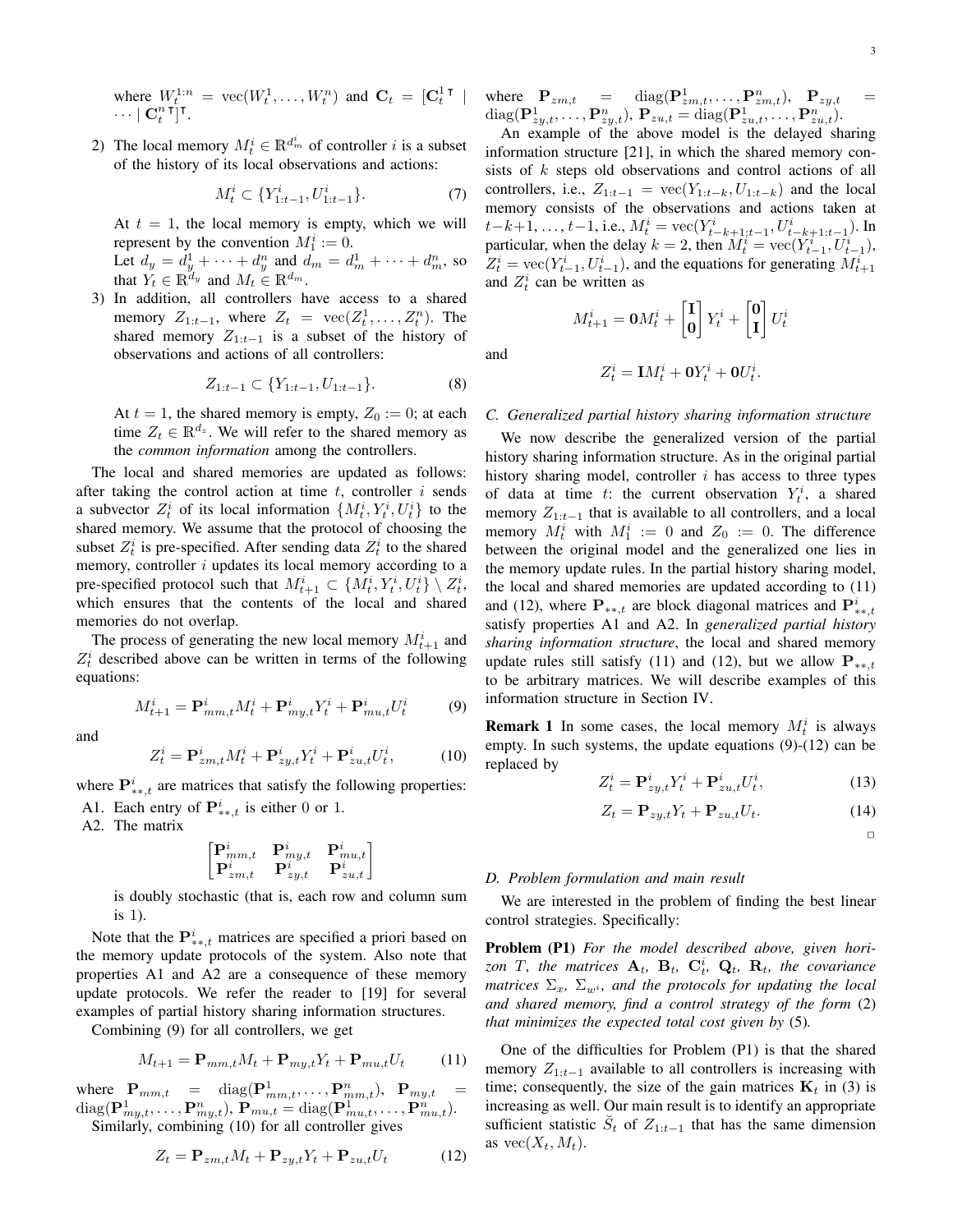Main Result *In Problem (P1), the best linear control strategies are of the form*

$$
U_t = \tilde{\mathbf{K}}_t \tilde{\mathbf{L}}_t \breve{S}_t + \mathbf{G}_t Y_t + \mathbf{H}_t M_t, \tag{15}
$$

where  $\breve{S}_t = (\hat{X}_t, \hat{M}_t)$  is a common information based estimate *given by*

$$
\check{S}_t = \mathbb{E}[\text{vec}(X_t, M_t) | Z_{1:t-1}].
$$

 $\breve{S}_t$  evolves according to a Kalman filtering recursion given in Lemma 2. The matrices  ${\{\tilde{\mathbf{L}}_t\}}_{t=1}^T$  are given by  $\tilde{\mathbf{L}}$ in Lemma 2. The matrices  ${\{\mathbf{L}_t\}}_{t=1}^T$  are given by  $\mathbf{L}_t$  =  $\mathbf{C}_t$   $\mathbf{0}_{d_y \times d_m}$  $\mathbf{0}_{d_m \times d_x}$   $\check{\mathbf{I}}_{d_m}$  $\Big]$  , and the matrices  $\{\tilde{{\bf K}}_t\}_{t=1}^T$  are determined *off-line by a backward Riccati recursion given in Theorem 1.*

#### *E. Salient features of the result*

The above structural result shows that in the best linear strategy, the control action at each time depends on the current local observation, the current local memory, and a common information based estimate of the system state and the local memories of all controllers. Thus, *the sufficient statistic is finite dimensional*.

Unlike prior work on structural results for decentralized control problems, our result relies on the *linearity* of the decentralized system and of the control strategies; and not on partial nestedness or quadratic invariance.

The result basically follows from two simple observations: (i) under linear strategies, control actions can be viewed as superposition of two components—a local information based component and a common information based component; and (ii) once the matrices for calculating the local information based component have been fixed, the problem of choosing the common information based component reduces to a centralized LQG problem. The details are presented in the next section.

## III. PROOF OF THE MAIN RESULT

The main idea of the proof is as follows. Arbitrarily fix the matrices  $(G_{1:T}, H_{1:T})$  and consider the sub-problem of finding the best choice of matrices  $\mathbf{K}_{1:T}$  to minimize the total expected cost given by (5). We argue that the resulting subproblem is a centralized stochastic control problem for which  $\check{S}_t$  is a sufficient statistic, thereby establishing the main result.

## *A. A sub-problem and the induced centralized system*

Following [19], we introduce a new decision maker—the *coordinator*—that sequentially observes the *common information* process  $\{Z_t\}_{t=1}^T$  and chooses actions  $\tilde{U}_t = \text{vec}(\tilde{U}_t^1, \dots, \tilde{U}_t^n)$ where

$$
\tilde{U}_t^i = \mathbf{K}_t^i Z_{1:t-1}.
$$
 (16)

The controllers of the original system are passive agents that generate  $U_t^i$  according to

$$
U_t^i = \tilde{U}_t^i + \mathbf{G}_t^i Y_t^i + \mathbf{H}_t^i M_t^i.
$$
 (17)

Combining (16) and (17) for all  $i$ , we get

$$
\tilde{U}_t = \mathbf{K}_t Z_{1:t-1},\tag{18}
$$

$$
U_t = \tilde{U}_t + \mathbf{G}_t Y_t + \mathbf{H}_t M_t; \tag{19}
$$

where  $G_t$  and  $H_t$  are block diagonal matrices and  $K_t$  is a stacked matrix as defined earlier in (3).

As in [19], the optimization problem at the coordinator is equivalent to a partially observed centralized stochastic control problem, which we call the *coordinated system*. Define the state  $\tilde{X}_t$  and the observation  $\tilde{Y}_t$  of this coordinated system as:

$$
\tilde{X}_t = \text{vec}(X_t, Y_t, M_t),\tag{20}
$$

$$
\tilde{Y}_t = Z_{t-1}.\tag{21}
$$

Then the control action  $\tilde{U}_t$  of this system is chosen according to (18) which is a linear function of the observation history.

The coordinated system is a centralized system LQG system with linear dynamics, linear observations, quadratic cost, and Gaussian disturbance. In particular:

1) The coordinated system has linear dynamics which may be written as

$$
\tilde{X}_{t+1} = \tilde{\mathbf{A}}_t \tilde{X}_t + \tilde{\mathbf{B}}_t \tilde{U}_t + \tilde{\mathbf{F}}_t W_t \tag{22}
$$

where  $W_t = \text{vec}(W_t^0, W_{t+1}^1, \dots, W_{t+1}^n)$ , and  $\tilde{\mathbf{A}}_t$ ,  $\tilde{\mathbf{B}}_t$ , and  $\tilde{\mathbf{F}}_t$  are matrices of appropriate dimensions that are obtained by combining  $(1)$ ,  $(6)$ ,  $(11)$ ,  $(18)$ , and  $(19)$  and are given by

$$
\tilde{\mathbf{A}}_t = \begin{bmatrix}\n\mathbf{A}_t & \mathbf{B}_t \mathbf{G}_t & \mathbf{B}_t \mathbf{H}_t \\
\mathbf{C}_{t+1} \mathbf{A}_t & \mathbf{C}_{t+1} \mathbf{B}_t \mathbf{G}_t & \mathbf{C}_{t+1} \mathbf{B}_t \mathbf{H}_t \\
\mathbf{0} & \mathbf{P}_{my,t} + \mathbf{P}_{mu,t} \mathbf{G}_t & \mathbf{P}_{mm,t} + \mathbf{P}_{mu,t} \mathbf{H}_t\n\end{bmatrix},
$$
\n
$$
\tilde{\mathbf{B}}_t = \begin{bmatrix}\n\mathbf{B}_t \\
\mathbf{C}_{t+1} \mathbf{B}_t \\
\mathbf{P}_{mu,t}\n\end{bmatrix}, \text{ and } \tilde{\mathbf{F}}_t = \begin{bmatrix}\n\mathbf{I} & \mathbf{0} \\
\mathbf{0} & \mathbf{I} \\
\mathbf{0} & \mathbf{0}\n\end{bmatrix}; \quad (24)
$$

where the blocks in the first column of  $\tilde{F}_t$  have dimensions compatible with  $W_t^0$  and the blocks in the second column have dimensions compatible with  $\mathrm{vec}(W_t^1,\ldots,W_t^n).$ 

2) The observations are linear in the state and the control and may be written as

$$
\tilde{Y}_1 = \mathbf{0},\tag{25}
$$

$$
\tilde{Y}_t = \tilde{\mathbf{C}}_t \tilde{X}_{t-1} + \tilde{\mathbf{D}}_t \tilde{U}_{t-1}, \quad t > 1; \tag{26}
$$

where  $\tilde{\mathbf{C}}_t$  and  $\tilde{\mathbf{D}}_t$  are matrices of appropriate dimensions given by

$$
\tilde{\mathbf{C}}_t = \begin{bmatrix} 0 & \mathbf{P}_{zy,t-1} + \mathbf{P}_{zu,t-1} \mathbf{G}_{t-1} & \mathbf{P}_{zm,t-1} + \mathbf{P}_{zu,t-1} \mathbf{H}_{t-1} \end{bmatrix},
$$
  
\n
$$
\tilde{\mathbf{D}}_t = \mathbf{P}_{zu,t-1}.
$$
 (28)

3) The per-step cost is quadratic in the state and control action and may be written as

$$
\ell_t(X_t, U_t) = \tilde{\ell}_t(\tilde{X}_t, \tilde{U}_t) = \begin{bmatrix} \tilde{X}_t^{\mathsf{T}} & \tilde{U}_t^{\mathsf{T}} \end{bmatrix} \begin{bmatrix} \tilde{\mathbf{Q}}_t & \tilde{\mathbf{N}}_t \\ \tilde{\mathbf{N}}_t^{\mathsf{T}} & \tilde{\mathbf{R}}_t \end{bmatrix} \begin{bmatrix} \tilde{X}_t \\ \tilde{U}_t \end{bmatrix}
$$
(29)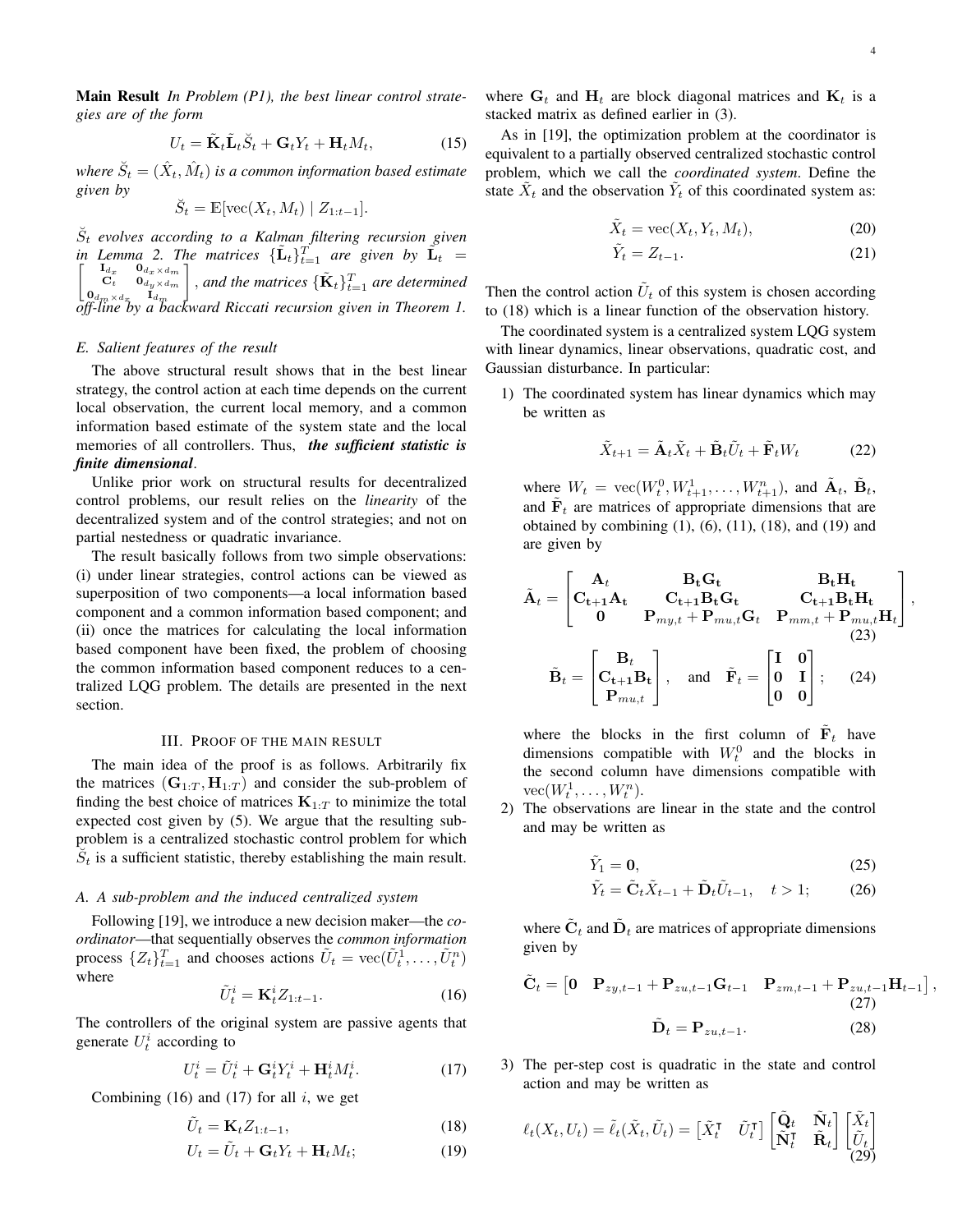where  $\tilde{Q}_t$ ,  $\tilde{N}_t$ ,  $\tilde{R}_t$  are obtained by combining (4) and (19) and are given by

$$
\tilde{\mathbf{Q}}_t = \begin{bmatrix} \mathbf{Q}_t & \mathbf{0} & \mathbf{0} \\ \mathbf{0} & \mathbf{G}_t^{\mathsf{T}} \mathbf{R}_t \mathbf{G}_t & \mathbf{G}_t^{\mathsf{T}} \mathbf{R}_t \mathbf{H}_t \\ \mathbf{0} & \mathbf{H}_t^{\mathsf{T}} \mathbf{R}_t \mathbf{G}_t & \mathbf{H}_t^{\mathsf{T}} \mathbf{R}_t \mathbf{H}_t \end{bmatrix}, \qquad (30)
$$

$$
\tilde{\mathbf{N}}_t = \begin{bmatrix} \mathbf{0} \\ \mathbf{G_t^T} \mathbf{R_t} \\ \mathbf{H_t^T} \mathbf{R_t} \end{bmatrix}, \text{ and } \tilde{\mathbf{R}}_t = \mathbf{R}_t.
$$
 (31)

Recall that we assumed that  $(G_{1:T}, H_{1:T})$  are fixed. The auxiliary matrices  $\tilde{A}_t$ ,  $\tilde{C}_t$ ,  $\tilde{Q}_t$  and  $\tilde{N}_t$  defined above depend on  $G_t$  and  $H_t$ .

## *B. Structure of the optimal controller*

The coordinated system defined above is a centralized partially observed LQG system. Therefore, from standard results in linear stochastic control [22], the state estimate can be computed recursively as follows.

**Lemma 1** Define  $\breve{X}_t$  as the coordinator's estimate of the state  $\tilde{X}_t$  given by

$$
\check{X}_t = \mathbb{E}[\tilde{X}_t \mid \tilde{Y}_{1:t}, \tilde{U}_{1:t-1}]
$$

The initial value of the state estimate is given by  $\breve{X}_1 = 0$ . For  $t > 1$ , the state estimate may be updated as follows

$$
\breve{X}_{t+1} = \tilde{\mathbf{A}}_t \breve{X}_t + \tilde{\mathbf{B}}_t \tilde{U}_t + \tilde{\mathbf{A}}_t \tilde{\mathbf{P}}_t \tilde{\mathbf{C}}_{t+1}^\mathsf{T} [\tilde{\mathbf{C}}_{t+1} \tilde{\mathbf{P}}_t \tilde{\mathbf{C}}_{t+1}^\mathsf{T}]^{-1} (\tilde{Y}_{t+1} - \tilde{\mathbf{C}}_{t+1} \breve{X}_t - \tilde{\mathbf{D}}_{t+1} \tilde{U}_t)
$$
(32)

*where*

$$
\tilde{\mathbf{P}}_t = \mathbb{E}[(\tilde{X}_t - \tilde{X}_t)(\tilde{X}_t - \tilde{X}_t)^{\mathsf{T}} | \tilde{Y}_{1:t}, \tilde{U}_{1:t-1}],
$$

*which may be computed a priori by solving the following forward Riccati recursion:*

$$
\tilde{\mathbf{P}}_1 = \text{diag}(\Sigma_x, \mathbf{0}_{d_y \times d_y}, \mathbf{0}_{d_m \times d_m}),
$$
\n
$$
\tilde{\mathbf{P}}_{t+1} = \tilde{\mathbf{A}}_t \tilde{\mathbf{P}}_t \tilde{\mathbf{A}}_t^{\mathsf{T}} + \tilde{\Sigma}_W
$$
\n
$$
\tilde{\mathbf{A}}_t \tilde{\mathbf{P}}_t \tilde{\mathbf{A}}_t^{\mathsf{T}} + \tilde{\Sigma}_W
$$
\n(33)

$$
-\tilde{\mathbf{A}}_t \tilde{\mathbf{P}}_t \tilde{\mathbf{C}}_{t+1}^\mathsf{T} [\tilde{\mathbf{C}}_{t+1} \tilde{\mathbf{P}}_t \tilde{\mathbf{C}}_{t+1}^\mathsf{T}]^{-1} \tilde{\mathbf{C}}_{t+1} \tilde{\mathbf{P}}_t \tilde{\mathbf{A}}_t^\mathsf{T};\quad(34)
$$

*where*  $d_y = \sum_{i=1}^n d_y^i$ ,  $d_m = \sum_{i=1}^n d_m^i$ , and  $\tilde{\Sigma}_W$  *is the covariance of*  $\tilde{\mathbf{F}}_t W_t$  which is given by

$$
\mathrm{diag}(\Sigma_{w^0},\Sigma_{w^1},\ldots,\Sigma_{w^n},\mathbf{0})
$$

*where* **0** *is a square matrix of dimension same as*  $M_t$ .

It is possible to replace  $\breve{X}_t$  by a lower-dimensional estimate. Let

$$
\mathbf{P}_{sx} = \begin{bmatrix} \mathbf{I}_{d_x} & \mathbf{0}_{d_x \times d_y} & \mathbf{0}_{d_x \times d_m} \\ \mathbf{0}_{d_m \times d_x} & \mathbf{0}_{d_m \times d_y} & \mathbf{I}_{d_m} \end{bmatrix}
$$

and

$$
\tilde{\mathbf{L}}_t = \begin{bmatrix} \mathbf{I}_{d_x} & \mathbf{0}_{d_x \times d_m} \\ \mathbf{C}_t & \mathbf{0}_{d_y \times d_m} \\ \mathbf{0}_{d_m \times d_x} & \mathbf{I}_{d_m} \end{bmatrix}.
$$

Then, we have the following.

Lemma 2 *Define*

$$
\check{S}_t = \mathbb{E}[\text{vec}(X_t, M_t) | Z_{1:t-1}, \tilde{U}_{1:t-1}].
$$

*Then*

$$
\breve{S}_t = \mathbf{P}_{sx} \breve{X}_t \quad \text{and} \quad \breve{X}_t = \tilde{\mathbf{L}}_t \breve{S}_t. \tag{35}
$$

*Furthermore, the initial value*  $\check{S}_1 = 0$ *. For*  $t > 1$ *, the estimate may be updated as follows:*

$$
\breve{S}_{t+1} = \mathbf{P}_{sx} \Big[ \tilde{\mathbf{A}}_t \tilde{\mathbf{L}}_t \breve{S}_t + \tilde{\mathbf{B}}_t \tilde{U}_t + \n\tilde{\mathbf{A}}_t \tilde{\mathbf{P}}_t \tilde{\mathbf{C}}_{t+1}^{\mathsf{T}} [\tilde{\mathbf{C}}_{t+1} \tilde{\mathbf{P}}_t \tilde{\mathbf{C}}_{t+1}]^{-1} (\tilde{Y}_{t+1} - \tilde{\mathbf{C}}_{t+1} \tilde{\mathbf{L}}_t \breve{S}_t - \tilde{\mathbf{D}}_{t+1} \tilde{U}_t) \Big].
$$
\n(36)

PROOF Eq. (35) is an immediate consequence of the definition of  $\check{X}_t$  and  $\check{S}_t$ . Combining (35) with (32) gives (36).

Theorem 1 *In the coordinated system described in Section III-A, the optimal action of the coordinator is given by*

$$
\tilde{U}_t = \tilde{\mathbf{K}}_t \tilde{\mathbf{L}}_t \breve{S}_t \tag{37}
$$

where the gain matrices  $\{\tilde{{\bf K}}_t\}_{t=1}^T$  are given by

$$
\tilde{\mathbf{K}}_t = -[\tilde{\mathbf{R}}_t + \tilde{\mathbf{B}}_t^\intercal \mathbf{S}_{t+1} \tilde{\mathbf{B}}_t]^{-1} \boldsymbol{\Lambda}_t
$$

*where*

$$
\boldsymbol{\Lambda}_t = \tilde{\mathbf{N}}_t^{\mathsf{T}} + \tilde{\mathbf{B}}_t^{\mathsf{T}} \mathbf{S}_{t+1} \tilde{\mathbf{A}}_t
$$

and the matrices  $\{{\bf S}_t\}_{t=1}^T$  are given by backward Riccati *recursion:*

$$
\begin{aligned} \mathbf{S}_T &= \tilde{\mathbf{Q}}_T, \\ \mathbf{S}_t &= \tilde{\mathbf{A}}_t^{\mathsf{T}} \mathbf{S}_{t+1} \tilde{\mathbf{A}}_t + \tilde{\mathbf{Q}}_t - \mathbf{\Lambda}_t^{\mathsf{T}} [\tilde{\mathbf{R}}_t + \tilde{\mathbf{B}}_t^{\mathsf{T}} \mathbf{S}_{t+1} \tilde{\mathbf{B}}_t]^{-1} \mathbf{\Lambda}_t. \end{aligned}
$$

*The total cost of the above strategy is given by*

$$
J = \sum_{t=1}^{T-1} \text{Tr}[\tilde{\mathbf{P}}_t \tilde{\mathbf{Q}}_t + (\tilde{\Sigma}_W + \tilde{\mathbf{A}}_t \tilde{\mathbf{P}}_t \tilde{\mathbf{A}}_t^\mathsf{T} - \tilde{\mathbf{P}}_{t+1}) \mathbf{S}_{t+1}] + \text{Tr}[\tilde{\mathbf{P}}_T \tilde{\mathbf{Q}}_T] + \text{Tr}[\text{diag}(\Sigma_x, \mathbf{C}_1 \Sigma_x \mathbf{C}_1^\mathsf{T} + \text{diag}(\Sigma_{w^1}, \dots, \Sigma_{w^n}), \mathbf{0}) \mathbf{S}_1].
$$
\n(38)

(Note that the matrices  $(\tilde{\mathbf{K}}_{1:T}, \mathbf{S}_{1:T}, \tilde{\mathbf{P}}_{1:T})$  obtained in this section depend on the choice of the matrices  $(G_{1:T}, H_{1:T})$ .

PROOF Since the coordinated system is a centralized partially observed LQG system, the coordinator's state estimate  $\check{X}_t$ is a sufficient statistic. Hence, the optimal strategy for the coordinator is of the form  $\tilde{U}_t = \tilde{\mathbf{K}}_t \tilde{X}_t$ , where  $\tilde{\mathbf{K}}_t$  is computed according to standard results in linear stochastic control [22]. (37) then follows from (35).

Since any linear strategy in the coordinated system can be implemented in the original system and vice versa, the above result gives the following structure of best linear strategies in the original system.

Theorem 2 *In Problem (P1), the best linear control strategies are of the form*

$$
U_t = \tilde{U}_t + \mathbf{G}_t Y_t + \mathbf{H}_t M_t
$$
  
=  $\tilde{\mathbf{K}}_t \tilde{\mathbf{L}}_t \tilde{S}_t + \mathbf{G}_t Y_t + \mathbf{H}_t M_t.$  (39)

where  $\mathbf{G}_t = \text{diag}(\mathbf{G}_t^1, \dots, \mathbf{G}_t^n)$ ,  $\mathbf{H}_t = \text{diag}(\mathbf{H}_t^1, \dots, \mathbf{H}_t^n)$ ,

$$
\check{S}_t = \text{vec}(\hat{X}_t, \hat{M}_t) = \mathbb{E}[\text{vec}(X_t, M_t) | Z_{1:t-1}, \tilde{U}_{1:t-1}],
$$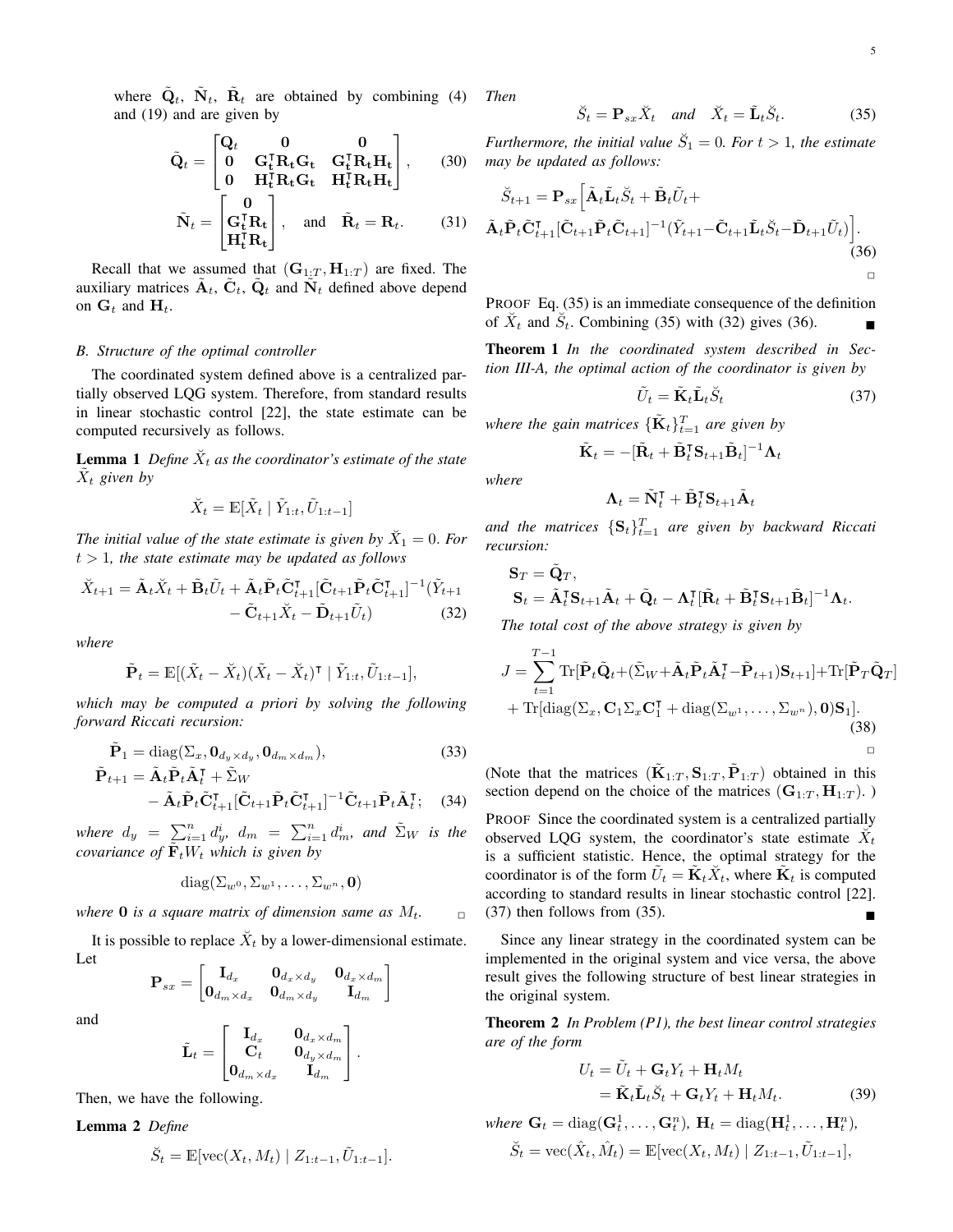and the evolution of  $\breve{S}_t$ , the gain matrices  $\tilde{\mathbf{K}}_t$  and the system *performance are the same as in Lemma 2 and Theorem 1.*  $\Box$ 

**Remark 2** Let  $\tilde{\mathbf{K}}_t = [\tilde{\mathbf{K}}_t^1^\top | \cdots | \tilde{\mathbf{K}}_t^n]^\top$ . Then, the control

action of each controller may be written as

$$
U_t^i = \tilde{\mathbf{K}}_t^i \tilde{\mathbf{L}}_t \breve{S}_t + \mathbf{G}_t^i Y_t^i + \mathbf{H}_t^i M_t^i
$$

.

Note that each controller is using its local information  $(Y_t^i, M_t^i)$  and an estimate  $\check{S}_t$  based on the common information  $Z_{1:t-1}$ . Since this structure holds for any choice of  $G_{1:T}, H_{1:T}$ , we say that  $\check{S}_t$  serves as a sufficient statistic in place of the entire common information  $Z_{1:t-1}$ .

**Remark 3** Note that for a given choice of  $(G_{1:T}, H_{1:T})$ , Theorem 1 identifies the optimal  $\tilde{\mathbf{K}}_t$  matrices and the associated cost. To emphasize the dependence of matrices  $\tilde{\mathbf{K}}_{1:T}$  on the choice of  $(\mathbf{G}_{1:T}, \mathbf{H}_{1:T})$ , we use the notation  $\tilde{\mathbf{K}}_{1:T}(\mathbf{G}_{1:T}, \mathbf{H}_{1:T})$  for the optimal  $\tilde{\mathbf{K}}_t$  identified in Theorem 1. We can also write the total cost achieved by the gain matrices identified in Theorem 1 as a function of  $(G_{1:T}, H_{1:T})$  and  $\tilde{\textbf{K}}_{1:T}(\textbf{G}_{1:T}, \textbf{H}_{1:T})$ :

Optimal cost for a given 
$$
(\mathbf{G}_{1:T}, \mathbf{H}_{1:T})
$$
  
=  $J(\mathbf{G}_{1:T}, \mathbf{H}_{1:T}, \tilde{\mathbf{K}}_{1:T}(\mathbf{G}_{1:T}, \mathbf{H}_{1:T})).$ 

In order to find the best linear strategy, we need to optimize the the above function with respect to  $(G_{1:T}, H_{1:T})$  — which may be a non-convex optimization problem due to the complicated dependence of the matrices  $\tilde{\mathbf{K}}_{1:T}$  on  $(\mathbf{G}_{1:T}, \mathbf{H}_{1:T})$ .

#### *C. Generalization to models with common observations*

In some cases, in addition to the shared memory, controllers may also have a common observation  $Y_t^{com}$  about the state of the system given as

$$
Y_t^{com} = \mathbf{C}_t^{com} X_t + W_t^{com},
$$

where  $W_t^{com}, t = 1, 2, ..., T$  is a sequence of i.i.d. Gaussian variables that are independent of the all the other primitive random variables. Each controller can select its action according to a *linear* control law of the form

$$
U_t^i = g_t^i(Y_t^i, M_t^i, Z_{1:t-1}, Y_{1:t}^{com}).
$$

The methodology of Theorem 1 can easily be adapted for this model by allowing the coordinator to choose action  $\tilde{U}_t$  =  $\text{vec}(\tilde{U}_t^1, \dots, \tilde{U}_t^n)$  based on the shared memory *and* the history of common observations. That is,

$$
\tilde{U}_t^i = \mathbf{K}_t^i \, \text{vec}(Z_{1:t-1}, Y_{1:t}^{com}). \tag{40}
$$

Following the same arguments as before, the coordinator's problem once again becomes a classical LQG problem, thus establishing the result of Theorem 1 for this case with  $\check{S}_t$  now defined as

$$
\check{S}_t = \mathbb{E}[(X_t, M_t) | Z_{1:t-1}, Y_{1:t}^{com}, \tilde{U}_{1:t-1}]
$$

#### *D. Comparison with [19]*

For decentralized control system with partial history sharing information structure, it is shown in [19] that the sufficient statistic of the shared memory  $Z_{1:t-1}$  is given by the posterior probability distribution on  $(X_t, M_t)$ . In contrast, the result of Theorem 1 shows that when attention is restricted to linear strategies, the sufficient statistic is given by the conditional mean  $\check{S}_t$  of  $(X_t, M_t)$ . Our result is consistent with that of [19] because under linear strategies, the posterior probability distribution is Gaussian and is completely characterized by the conditional mean and covariance. The conditional covariance is data independent and is computed off-line using (33) and (34).

Although the methodology used in proving Theorem 1 and the solution methodology of [19] are similar, it is not possible to derive the result of Theorem 1 by directly using the results of [19]. In [19], the coordinator solves a global optimization problem to determine how controllers should use their local information. On the other hand, to prove the result of Theorem 1, we arbitrarily fix the components of the control laws that use the local information and then find the structure of the best response strategies at the coordinator.

In contrast to the approach of [19] which gives the structure of globally optimal control laws and a dynamic programming decomposition, our approach only gives the *structure* of best linear control laws. It is not possible, in general, to use our approach to *compute* the best linear control laws. The question whether the approach proposed in this paper simplifies for partially nested information structures warrants further investigation.

## IV. DELAYED SHARING INFORMATION STRUCTURE

In this section, we illustrate our results using the specific example of delayed sharing information structures. We consider two cases: (i) one with symmetric delays where the observations and actions of any controller are available to all other controllers after a delay of  $k$  time steps and (ii) the asymmetric delay case where the communication delay from controller j to controller i is  $k_{ij} < \infty$ .

#### *A. Symmetric delays*

In delayed sharing information structure, each controller's observations and control actions are shared with all other controllers after a delay of  $k \ge 1$  time steps [21]. The system dynamics, local observations, and cost function are the same as in Section II-A.

In the language of partial history sharing model, the shared memory in this case consists of all observations and control actions that are at least k time-steps old, that is,  $Z_{1:t-1}$  = vec( $Y_{1:t-k}^1, U_{1:t-k}^1, \ldots, Y_{1:t-k}^n, U_{1:t-k}^n$ ); and the local memory consists of the observations and actions taken from time  $t-k+$ 1 to  $t-1$ , that is,  $M_t^i = \text{vec}(Y_{t-1}^i, U_{t-1}^i, \dots, Y_{t-k+1}^i, U_{t-k+1}^i).$ Note that for  $k = 1$ ,  $M_t^i$  is empty.

Therefore, the result of Theorem 1 applies to this model with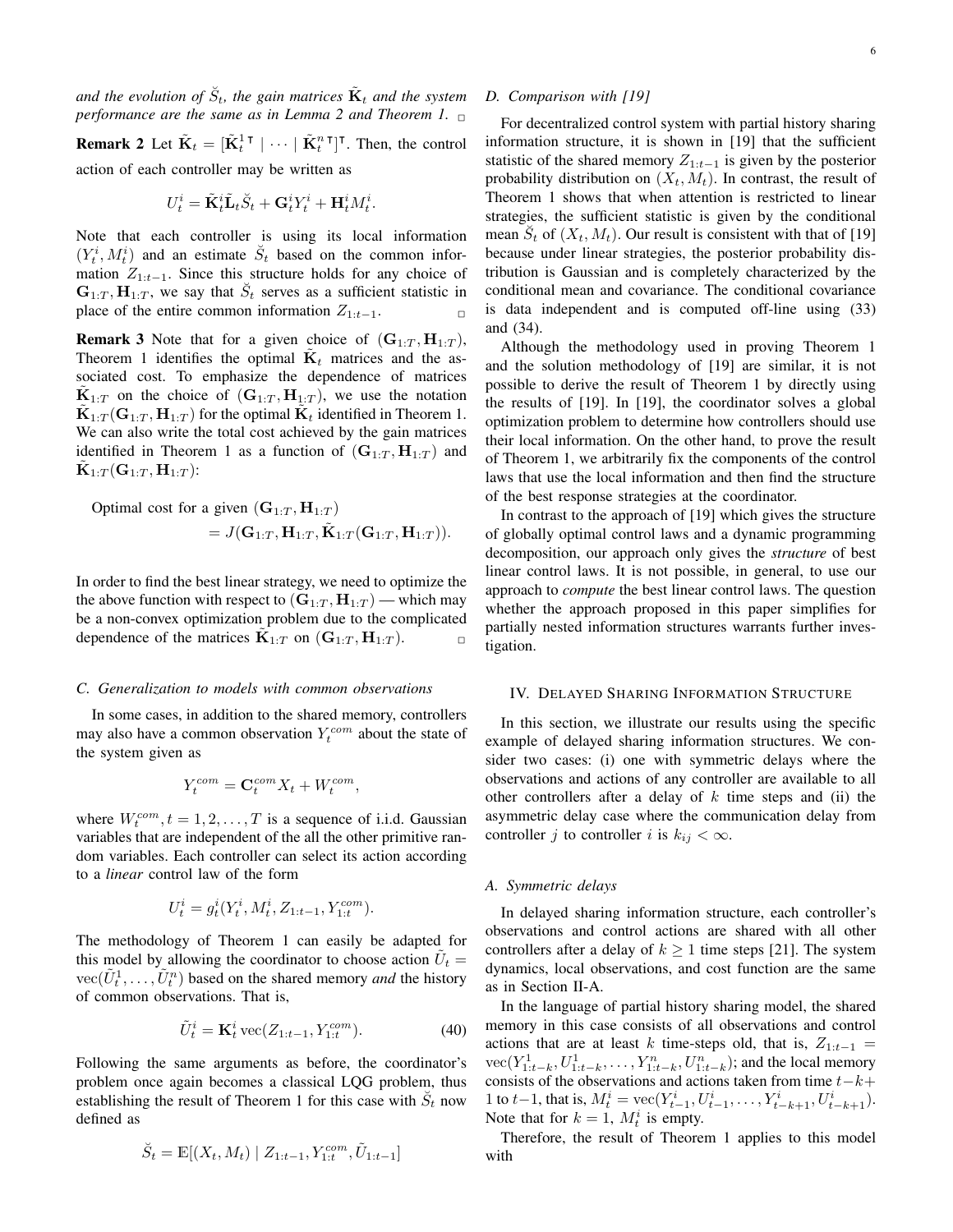• the  $\mathbf{P}_{**}^i$  matrices in the memory update equations (9) and (10) are given by

$$
\label{eq:1} \begin{aligned} \mathbf{P}^i_{mm,t} &= \begin{bmatrix} \mathbf{0}_{d^i_y \times d^i_m} \\ \mathbf{0}_{d^i_u \times d^i_m} \\ \mathbf{I}_{(k-2)(d^i_y+d^i_u)} \ \mathbf{0}_{(k-2)(d^i_y+d^i_u) \times (d^i_y+d^i_u)} \end{bmatrix}, \\ \mathbf{P}^i_{my,t} &= \begin{bmatrix} \mathbf{I}_{d^i_y} \\ \mathbf{0}_{d^i_u \times d^i_y} \\ \mathbf{0}_{(k-2)(d^i_y+d^i_u) \times d^i_y} \end{bmatrix}, \\ \mathbf{P}^i_{mu,t} &= \begin{bmatrix} \mathbf{0}_{d^i_y \times d^i_u} \\ \mathbf{I}_{d^i_u} \\ \mathbf{0}_{(k-2)(d^i_y+d^i_u) \times d^i_u} \end{bmatrix}, \\ \mathbf{P}^i_{zm,t} &= \begin{bmatrix} \mathbf{0}_{(d^i_y+d^i_u) \times (k-2)(d^i_y+d^i_u)} \ \mathbf{I}_{(d^i_y+d^i_u)} \end{bmatrix}, \end{aligned}
$$

and  $\mathbf{P}_{zy,t}^i = \mathbf{0}$  and  $\mathbf{P}_{zu,t}^i = \mathbf{0}^1$ .

• and the estimate of Theorem 1 as

$$
\check{S}_t = \mathbb{E}[\text{vec}(X_t, M_t) | Y_{1:t-k}, U_{1:t-k}, \tilde{U}_{1:t-1}].
$$

Recall that the evolution of the sufficient statistic  $\breve{S}_t$  depends on the choice of matrices  $(G_{1:T}, H_{1:T})$  in the control strategy. Such a dependence is also present in the sufficient statistic for optimal control laws for the general delayed sharing model [21]. Hence, restricting attention to linear control strategies does not lead to a two-way separation of estimation and control in delayed sharing information structures.

An alternative sufficient statistic for delayed-sharing model is given as follows:

**Corollary 1** For the symmetric delay sharing model,  $\tilde{U}_t$  in *Theorems 1 and 2 can be written as a linear function of*

$$
S_t = \text{vec}(\hat{X}_{t-k+1|t-k}, \tilde{U}_{t-k+1:t-1}, Y_{t-2k+2:t-k}, U_{t-2k+2:t-k}),
$$
\n(41)

*where*

$$
\hat{X}_{t-k+1|t-k} = \mathbb{E}[X_{t-k+1} | Y_{1:t-k}, U_{1:t-k}].
$$

Furthermore,  $\hat{X}_{t+1|t}$  is updated according to:

$$
\hat{X}_{1|0} = 0,
$$
\n
$$
\hat{X}_{t+1|t} = \mathbf{A}_t \hat{X}_{t|t-1} + \mathbf{B}_t U_t
$$
\n
$$
(42)
$$

$$
+\mathbf{A}_t \mathbf{P}_t \mathbf{C}_t^{\mathsf{T}} [\mathbf{C}_t \mathbf{P}_t \mathbf{C}_t^{\mathsf{T}} + \Sigma_w]^{-1} (Y_t - \mathbf{C}_t \hat{X}_{t|t-1}); \quad (43)
$$

*where*  $\Sigma_w$  = diag( $\Sigma_{w^1}, \ldots, \Sigma_{w^n}$ ) *and*  $P_t$  =  $\mathbb{E}[(X_t \hat{X}_{t|t-1}(X_t - \hat{X}_{t|t-1})$ <sup>T</sup> |  $Y_{1:t-1}, U_{1:t-1}$ ], which can be pre*computed as follows:*

$$
\mathbf{P}_1 = \Sigma_x; \n\mathbf{P}_{t+1} = \mathbf{A}_t \mathbf{P}_t \mathbf{A}_t^{\mathsf{T}} + \Sigma_{w^0} \n- \mathbf{A}_t \mathbf{P}_t \mathbf{C}_t^{\mathsf{T}} [\mathbf{C}_t \mathbf{P}_t \mathbf{C}_t^{\mathsf{T}} + \Sigma_w]^{-1} \mathbf{C}_t \mathbf{P}_t \mathbf{A}_t^{\mathsf{T}}.
$$

See Appendix A for a proof. Corollary 1 shows that  $S_t$  is a sufficient statistic for  $(Y_{1:t-k}, U_{1:t-k})$ . This sufficient statistic consists of three parts:

1) A strategy-independent  $k-1$  step window  $(Y_{t-2k+2:t-k},$  $U_{t-2k+2:t-k}$ ) of the history of observations and actions that are available to all controllers.

<sup>1</sup> For 
$$
k = 1
$$
,  $\mathbf{P}_{*m,t}^i$  is undefined and  $\mathbf{P}_{zy,t}^i = \mathbf{I}$  and  $\mathbf{P}_{zu,t}^i = \mathbf{I}$ .

- 2) A strategy-independent estimate of the  $k$ -step delayed state  $X_{t-k+1}$  based on the history of common information. Note that the update of  $\hat{X}_{t-k+1|t-k}$  does not depend on the matrices  $(G_{1:T}, H_{1:T})$ .
- 3) A *strategy-dependent* k − 1 step window of the history of coordinated control actions  $\tilde{U}_{t-k+1:t-1}$ .

This structure is similar to the optimal controller derived in [21, second structural result].

For the special case of one-step delay sharing (delay  $k = 1$ ), the result of Corollary 1 simplifies as follows.

Corollary 2 *For the one-step delay sharing model (sharing delay*  $k = 1$ *), the sufficient statistic*  $S_t$  *of Corollary 1 is given by*  $S_t = \hat{X}_{t|t-1}$ , where  $\hat{X}_{t|t-1}$  and its evolution is defined in Corollary 1. Thus,  $\tilde{U}_t$  in Theorem 1 and 2 can be written as a linear function of  $\hat{X}_{t|t-1}$ ; hence, the control action  $U_t^i$ *of controller i can be written as a linear function of*  $\hat{X}_{t|t-1}$ and  $Y_t^i$ *.* ✷

Corollary 2 is equivalent to the result obtained in [10], [11].

Note that a key conceptual simplification for the one-step delay sharing is that the sufficient statistic  $S_t$  is strategy independent. A similar simplification was shown for the general delayed sharing model in [21].

## *B. Asymmetric delays*

In this model, controller  $i$  observes the observations and control actions of controller j with a delay of  $k_{ij} < \infty$ . The information available to controller  $i$  at time  $t$  consists of

$$
I_t^i = \{Y_{1:t}^i, U_{1:t-1}^i\} \cup \bigcup_{j \neq i} \{Y_{1:t-k_{ij}}^j, U_{1:t-k_{ij}}^j\}.
$$

All delays are finite. For convenience, define  $k_{ii} := 1$ . Then, the information available to controller  $i$  at time  $t$  can be written as

$$
I_t^i = \{Y_t^i\} \cup \bigcup_{j=1}^n \{Y_{1:t-k_{ij}}^j, U_{1:t-k_{ij}}^j\}.
$$

This information structure arises when controllers communicate along a *strongly connected graph with finite delay between any pair of controllers*. The system dynamics, local observations, and cost function are the same as in Section II-A. Similar models have been considered in [23]–[28]. Note that unlike these models, we do not assume any sparsity structure on the matrices  $A_t$ ,  $B_t$  and  $C_t$  in the system model.



Fig. 1. An example of a system with asymmetric delayed sharing. The number on the arrows denote the delay in flow of information.

Such a model has the generalized partial history sharing information structure. As an illustration, consider the 3 controller system shown in Figure 1. Controllers 1 and 2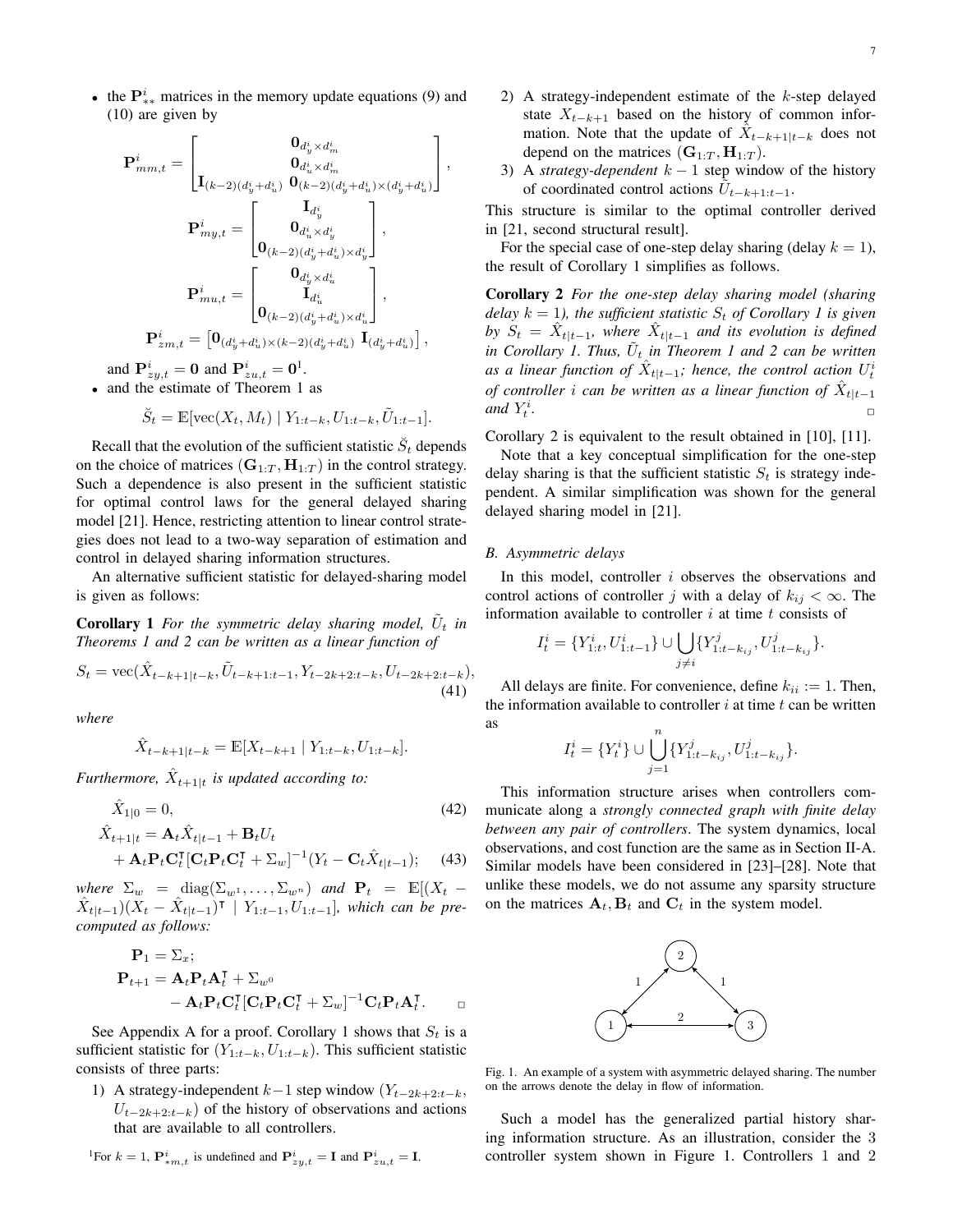share information with 1-step delay, controllers 2 and 3 share information with 1-step delay but controllers 1 and 3 share information with 2-step delay, that is,

$$
k_{12} = k_{21} = 1
$$
,  $k_{23} = k_{32} = 1$ ,  $k_{13} = k_{31} = 2$ .

The shared memory at time  $t$  is given by

$$
Z_{1:t-1} = \text{vec}(Y_{1:t-2}^1, U_{1:t-2}^1, Y_{1:t-1}^2, U_{1:t-1}^2, Y_{1:t-2}^3, U_{1:t-2}^3);
$$

the local memories are

$$
\begin{aligned} &M_t^1 = \text{vec}(Y_{t-1}^1,U_{t-1}^1),\\ &M_t^2 = \text{vec}(Y_{t-1}^1,U_{t-1}^1,Y_{t-1}^3,U_{t-1}^3),\\ &M_t^3 = \text{vec}(Y_{t-1}^3,U_{t-1}^3); \end{aligned}
$$

and the increment in shared memory at time  $t$  is

$$
Z_t = \text{vec}(Y_{t-1}^1, U_{t-1}^1, Y_t^2, U_t^2, Y_{t-1}^3, U_{t-1}^3).
$$

The update of the local and shared memories may be written as (11) and (12) with

$$
\mathbf{P}_{mm,t} = \mathbf{0}
$$
\n
$$
\mathbf{P}_{my,t} = \begin{bmatrix}\n\mathbf{I} & \mathbf{0} & \mathbf{0} \\
\mathbf{0} & \mathbf{0} & \mathbf{0} \\
\mathbf{0} & \mathbf{0} & \mathbf{0} \\
\mathbf{0} & \mathbf{0} & \mathbf{1} \\
\mathbf{0} & \mathbf{0} & \mathbf{0} \\
\mathbf{0} & \mathbf{0} & \mathbf{0} \\
\mathbf{0} & \mathbf{0} & \mathbf{0}\n\end{bmatrix}, \quad \mathbf{P}_{mu,t} = \begin{bmatrix}\n\mathbf{0} & \mathbf{0} & \mathbf{0} \\
\mathbf{I} & \mathbf{0} & \mathbf{0} \\
\mathbf{0} & \mathbf{0} & \mathbf{0} \\
\mathbf{0} & \mathbf{0} & \mathbf{0} \\
\mathbf{0} & \mathbf{0} & \mathbf{0}\n\end{bmatrix}
$$
\n
$$
\mathbf{P}_{zm,t} = \begin{bmatrix}\n\mathbf{I} & \mathbf{0} & \mathbf{0} \\
\mathbf{0} & \mathbf{0} & \mathbf{0} \\
\mathbf{0} & \mathbf{0} & \mathbf{0}\n\end{bmatrix}
$$
\n
$$
\mathbf{P}_{zm,t} = \begin{bmatrix}\n\mathbf{I} & \mathbf{0} & \mathbf{0} \\
\mathbf{0} & \mathbf{0} & \mathbf{0} \\
\mathbf{0} & \mathbf{0} & \mathbf{1}\n\end{bmatrix}, \quad \mathbf{P}_{zu,t} = \begin{bmatrix}\n\mathbf{0} & \mathbf{0} & \mathbf{0} \\
\mathbf{0} & \mathbf{0} & \mathbf{0} \\
\mathbf{0} & \mathbf{0} & \mathbf{0}\n\end{bmatrix}
$$

Similar to the above example, the general model with asymmetric delays may be considered as a special case of the generalized partial history sharing model. For that matter, define  $k_j^* := \max_i k_{ij}$ . Thus,  $k_j^*$  is the delay after which controller  $j$ 's current information is available to all other controllers. In the above example,  $k_1^* = k_3^* = 2$  and  $k_2^* = 1$ .

Then, the common information available to all controllers at time  $t$  is

$$
Z_{1:t-1} = \text{vec}(Y_{1:t-k_1^*}^1, U_{1:t-k_1^*}^1 \dots, Y_{1:t-k_n^*}^n, U_{1:t-k_n^*}^n),
$$

and the local memory of controller  $i$  is

$$
M_t^i = I_t^i \setminus \{Y_t^i, Z_{1:t-1}\}
$$
  
= vec $(Y_{t-k_{i1}}^1, U_{t-k_{i1}}^1, \dots, Y_{t-k_2+1}^1, U_{t-k_1+1}^1,$   

$$
Y_{t-k_{i2}}^2, U_{t-k_{i2}}^2, \dots, Y_{t-k_2+1}^2, U_{t-k_2+1}^2,
$$
  
......  

$$
Y_{t-k_{in}}^n, U_{t-k_{in}}^n, \dots, Y_{t-k_n+1}^n, U_{t-k_n+1}^n).
$$
 (44)

Note that in the definition of  $M_t^i$  in (44) above, if  $t - k_{ij}$  <  $t - k_j^* + 1$ , then the sequence  $Y_{t-k_{ij}}^j, U_{t-k_{ij}}^j, \ldots, Y_{t-k_j^*+1}^j, \tilde{U}_{t-k_j^*+1}^j$  is empty.

To facilitate writing the memory update equations of the form in (9) and (10) for the general asymmetric delay model, it is helpful to define the following vectors:

$$
L_t^i = \text{vec}(Y_{t-1}^i, U_{t-1}^i, \dots, Y_{t-k_i^*+1}^i, U_{t-k_i^*+1}^i),\tag{45}
$$

with  $L_t^i$  being empty if  $k_i^* = 1$ .  $L_t^i$  denotes the past observations and control actions of controller  $i$  that have not yet been shared with all controllers.  $L_t^i$  is always a sub-vector of  $M_t^i$ . Note that  $L_t^i$  may be distinct from  $M_t^i$  in general (see the example above). More explicitly, the relation between  $L_t^i$  and  $M_t^i$  can be written as

$$
L_t^i = \begin{bmatrix} \mathbf{0}_{\sum_{j < i} (k_j^* - k_{ij}) (d_y^j + d_u^j) \times (k_i^* - 1) (d_y^i + d_u^i)} \\ \mathbf{I}_{(k_i^* - 1) (d_y^i + d_u^i)} \\ \mathbf{0}_{\sum_{j > i} (k_j^* - k_{ij}) (d_y^j + d_u^j) \times (k_i^* - 1) (d_y^i + d_u^i)} \end{bmatrix}^\mathsf{T} M_t^i \tag{46}
$$

Define  $L_t = \text{vec}(L_t^1, \dots, L_t^n)$ . Note that  $M_t^i$  is a sub-vector of  $L_t$ . The explicit relation between  $M_t^i$  and  $L_t$  can be written as

$$
M_t^i = \text{diag}(J_{i1}, \ldots, J_{in})L_t,
$$

where

$$
J_{ij} = [\mathbf{0}_{(k_j^* - k_{ij})(d_y^j + d_u^j) \times (k_{ij} - 1)(d_y^j + d_u^j)} \mathbf{I}_{(k_j^* - k_{ij})(d_y^j + d_u^j)}].
$$
\n(47)

Furthermore,  $L_t^i$  has an update equation similar to (10) (see also  $\mathbf{P}_{m*,t}^{i}$  matrices of section IV-A):

$$
L_{t+1}^i = \tilde{\mathbf{P}}_{\ell\ell}^i L_t^i + \tilde{\mathbf{P}}_{\ell y}^i Y_t^i + \tilde{\mathbf{P}}_{\ell u}^i U_t^i \tag{48}
$$

where

$$
\tilde{\mathbf{P}}^i_{\ell m} = \begin{bmatrix} \mathbf{0}_{d^i_y \times d^i_l} \\ \mathbf{0}_{d^i_u \times d^i_l} \\ \mathbf{I}_{(k^*_i - 2)(d^i_y + d^i_u)} \ \mathbf{0}_{(k^*_i - 2)(d^i_y + d^i_u) \times (d^i_y + d^i_u)} \end{bmatrix}, \\ \tilde{\mathbf{P}}^i_{\ell y} = \begin{bmatrix} \mathbf{I}_{d^i_y} \\ \mathbf{0}_{d^i_u \times d^i_y} \\ \mathbf{0}_{(k^*_i - 2)(d^i_y + d^i_u) \times d^i_y} \end{bmatrix}, \quad \tilde{\mathbf{P}}^i_{\ell u} = \begin{bmatrix} \mathbf{0}_{d^i_y \times d^i_u} \\ \mathbf{I}_{d^i_u} \\ \mathbf{0}_{(k^*_i - 2)(d^i_y + d^i_u) \times d^i_u} \end{bmatrix}.
$$

The increment in shared memory can be written in terms of  $L_t^i$  as

$$
Z_t^i = \left[ \mathbf{0}_{(d_y^i + d_u^i) \times (k_i^* - 2)(d_y^i + d_u^i)} \ \mathbf{I}_{(d_y^i + d_u^i)} \right] L_t^i. \tag{49}
$$

Therefore, the result of Theorem 1 applies to this model with

- The analogue of (11) obtained by combining (46), (48) and (47).
- The analogue of (12) obtained by combining (46) and (49).
- and the estimate of Theorem 1 as

$$
\check{S}_t = \mathbb{E}[\text{vec}(X_t, M_t) \mid \text{vec}(Y_{1:t-k_1^*}^1, U_{1:t-k_1^*}^1 \dots, \dots, Y_{1:t-k_n^*}^n, U_{1:t-k_n^*}^n), \tilde{U}_{1:t-1}].
$$

Analogous to Corollary 1, we also have the following result in this model.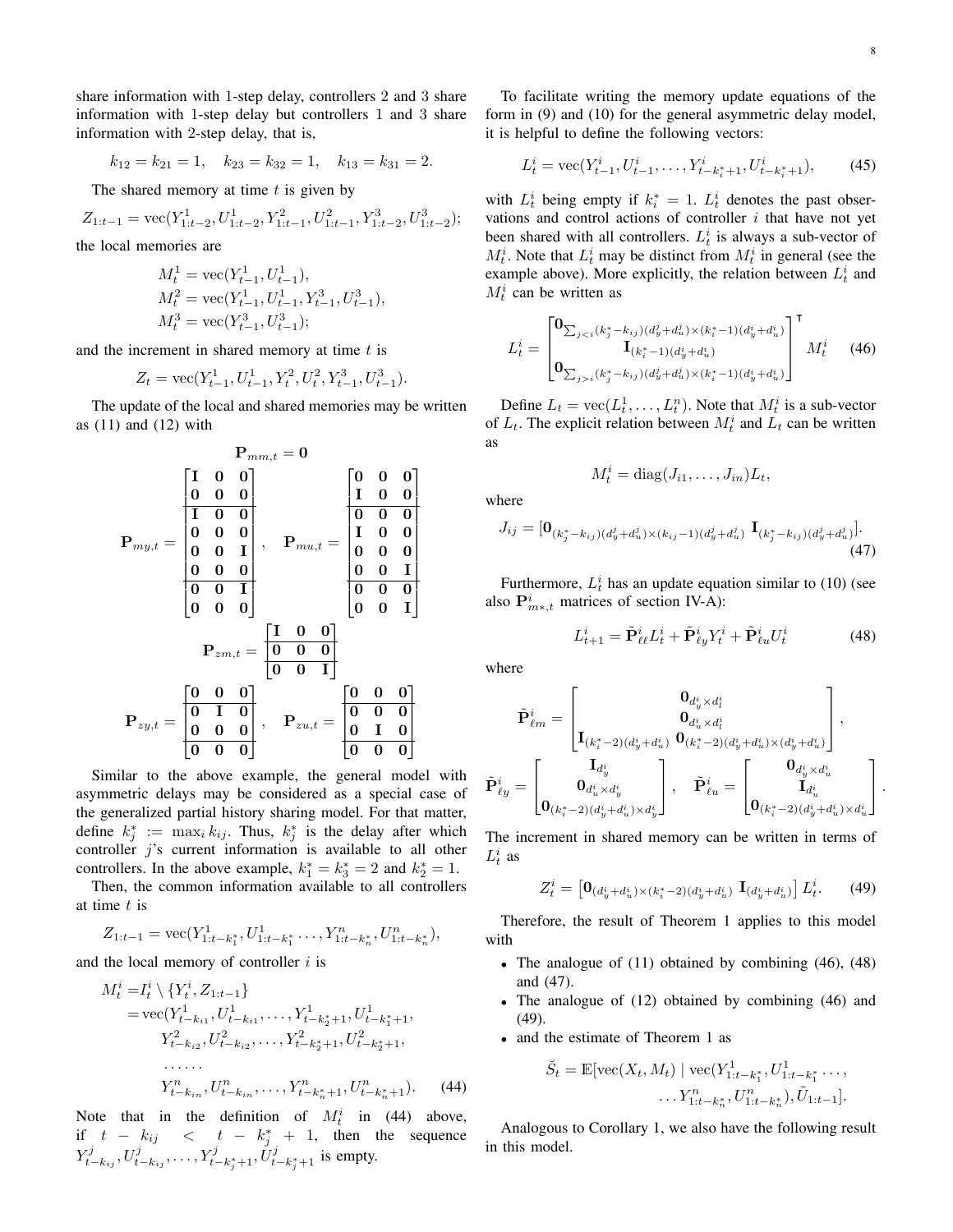**Corollary 3** Define  $k^*$  =  $\max_{i,j} k_{ij}$ . For the asymmetric delay sharing model,  $\tilde{U}_t$  of Theorems 1 and 2 may be written *as a linear function of*

$$
S_t = \text{vec}(\hat{X}_{t-k^*+1|t-k^*}, \tilde{U}_{t-k^*+1:t-1}, Y_{t-2k^*+2:t-k^*},
$$
  

$$
U_{t-2k^*+2:t-k^*})
$$

*where*

$$
\hat{X}_{t-k^*+1|t-k^*} = \mathbb{E}[X_{t-k^*+1} | Y_{1:t-k^*}, U_{1:t-k^*}].
$$

The proof is similar to the proof of Corollary 1 in Appendix A.

A 3 controller system with asymmetric delays (in particular,  $k_{21} = k_{32} = k_{13} = 1$  and  $k_{12} = k_{23} = k_{31} = 2$  and a partially nested information structure is considerd in [26]. The authors of [26] identify optimal control strategies whose structural form is similar to our result above. Note that our results hold for *any* strongly connected communication graph with finite delays.

## V. MODELS THAT REDUCE TO PARTIAL HISTORY SHARING

The approach presented in this paper is also applicable to models that are not partial history sharing as such but can be reduced to one by using a *person-by-person approach* [1]. We illustrate this by means of two examples presented below.

## *A. Coupled subsystems with control sharing*

In the control sharing model considered in  $[29]^2$  the system consists on n-subsystems; each subsystem has a co-located control station. Let  $X_t^i$  denote the state of subsystem i and  $U_t^i$ the control action of controller *i*. Let  $X_t = \text{vec}(X_t^1, \dots, X_t^n)$ and  $U_t = \text{vec}(U_t^1, \dots, U_t^n)$ . The system dynamics are given by

$$
X_{t+1}^i = \mathbf{A}_t^i X_t^i + \mathbf{B}_t^i U_t + W_t^i
$$

where  $A_t^i$  and  $B_t^i$  are matrices of appropriate dimensions. Note that the next state of subsystem  $i$  depends on the current state of subsystem  $i$  and the control actions of all controllers. The noise processes  $\{W_t^i\}_{t=1}^T$  are mutually independent and independent across time. The cost is quadratic and given by (4).

Control station  $i$  observes the state of control station  $i$  and the one-step delayed control actions of all controllers. Each controller has *perfect recall*. Therefore, action  $U_t^i$  must be chosen based on the data  $(X_{1:t}^i, U_{1:t-1})$ . It is shown in [29, Proposition 3] using a person-by-person approach that there is no loss of optimality in shedding  $X_{1:t-1}^i$  and choosing  $U_t^i$  based on the data  $(X_t^i, U_{1:t-1})$ . We restrict attention to controllers that are linear functions of this data, i.e., controllers for the form

$$
U_t^i = \mathbf{K}_t^i U_{1:t-1} + \mathbf{G}_t^i X_t^i
$$

This model fits the general partial history sharing model described in Section II-A with

- the local memory  $M_t^i$  is empty;
- the local observation  $Y_t^i$  is  $X_t^i$ ;

<sup>2</sup>The model presented here is simpler than the model described in [29]. The results also extend to the generalized models considered in [29], but we restrict attention to the more simpler model for ease of exposition.

- the shared memory  $Z_{1:t-1}$  is  $U_{1:t-1}$
- the update of the shared memory given by (13) where  ${\bf P}^i_{zy}={\bf 0},\,{\bf P}^i_{zu}={\bf I}$  and  ${\bf P}_{**}={\rm diag}({\bf P}^1_{**},\ldots,{\bf P}^n_{**}).$

The results of Theorem 1 apply to this model with

$$
\check{S}_t = \mathbb{E}[X_t \mid U_{1:t-1}].
$$

For this model, it is known that linear strategies are not globally optimal. The optimal non-linear control strategy is given by the embedding of the observations in the control actions [30].

## *B. One-sided one-step delayed sharing*

Consider two coupled subsystems with one-sided onestep delayed sharing. Let  $X_t^i$  denote the state of subsystem *i* and  $U_t^i$  denote the control action of subsystem *i*. Let  $X_t = \text{vec}(X_t^1, X_t^2)$  and  $U_t = \text{vec}(U_t^1, U_t^2)$ . The dynamics are arbitrary and given by (1). At each time, controller 1 observes  $\text{vec}(X_t^1, X_{t-1}^2)$ : the current state of subsystem 1 and the one-step delayed state of subsystem 2; controller 2 observes  $X_t^2$ : the current state of subsystem 2. Thus, controller 1 chooses its control actions based on the data  $(X_{1:t}^1, U_{1:t-1}^1, X_{1:t-1}^2, U_{1:t-1}^2)$  and controller 2 based on  $(X_{1:t}^2, U_{1:t-1}^2)$ . The cost is quadratic and given by (4).

When  $A$  and  $B$  are upper block triangular, the model is partially nested [5]. Such a model was considered in [16], [17]. A minor variation of this model (which was also partially nested) was also considered in [12], [15]. The sparsity assumptions on  $A$  and  $B$  are needed to prove global optimality of linear strategies; but, as we show below, not to identify the sufficient statistics for linear strategies.

The structure of controller 1 can be simplified by using a person-by-person approach. For any arbitrary choice of control strategy for controller 2, the subproblem of finding the *best response* strategy at controller 1 is a centralized stochastic control problem. It can be shown that  $(X_t^1, X_{1:t-1}^2, U_{1:t-1}^2)$ is an information state of this subproblem. Therefore, there is no loss of optimality in choosing  $U_t^1$  based on the data  $(X_t^1, X_{1:t-1}^2, U_{1:t-1}^2)$ . We restrict attention to controllers that are linear functions of the available data, i.e., controllers of the form

$$
U_t^i = \mathbf{K}_t^i \operatorname{vec}(X_{1:t-1}^2, U_{1:t-1}^2) + G_t^i X_t^i;
$$

This model fits the general partial history sharing model described in Section II-A with

- the local memory  $M_t^i$  is empty;
- the local observation  $Y_t^i$  is  $X_t^i$ ;
- the shared memory  $Z_{1:t-1}$  is  $\text{vec}(X_{1:t-1}^2, U_{1:t-1}^2);$
- the update of the shared memory given by (13) where  ${\bf P}^1_{zy}\,=\, {\bf 0},\; {\bf P}^1_{zu}\,=\, {\bf 0},\; {\bf P}^2_{zy}\,=\, {\bf I},\; {\bf P}^2_{zu}\,=\, {\bf I},\; {\rm and}\; \mathbf{P}_{**}\,=\,$  $\text{diag}(\mathbf{P}_{**}^1, \mathbf{P}_{**}^2).$

The results of Theorem 1 apply to this model with

$$
\breve{S}_t = \mathbb{E}[X_t \mid X_{1:t-1}^2, U_{1:t-1}^2, \tilde{U}_{1:t-1}].
$$

The above structural result is similar to the result obtained in [16], [17]. However, unlike [16], [17], our model does not have a partially nested information structure since matrices A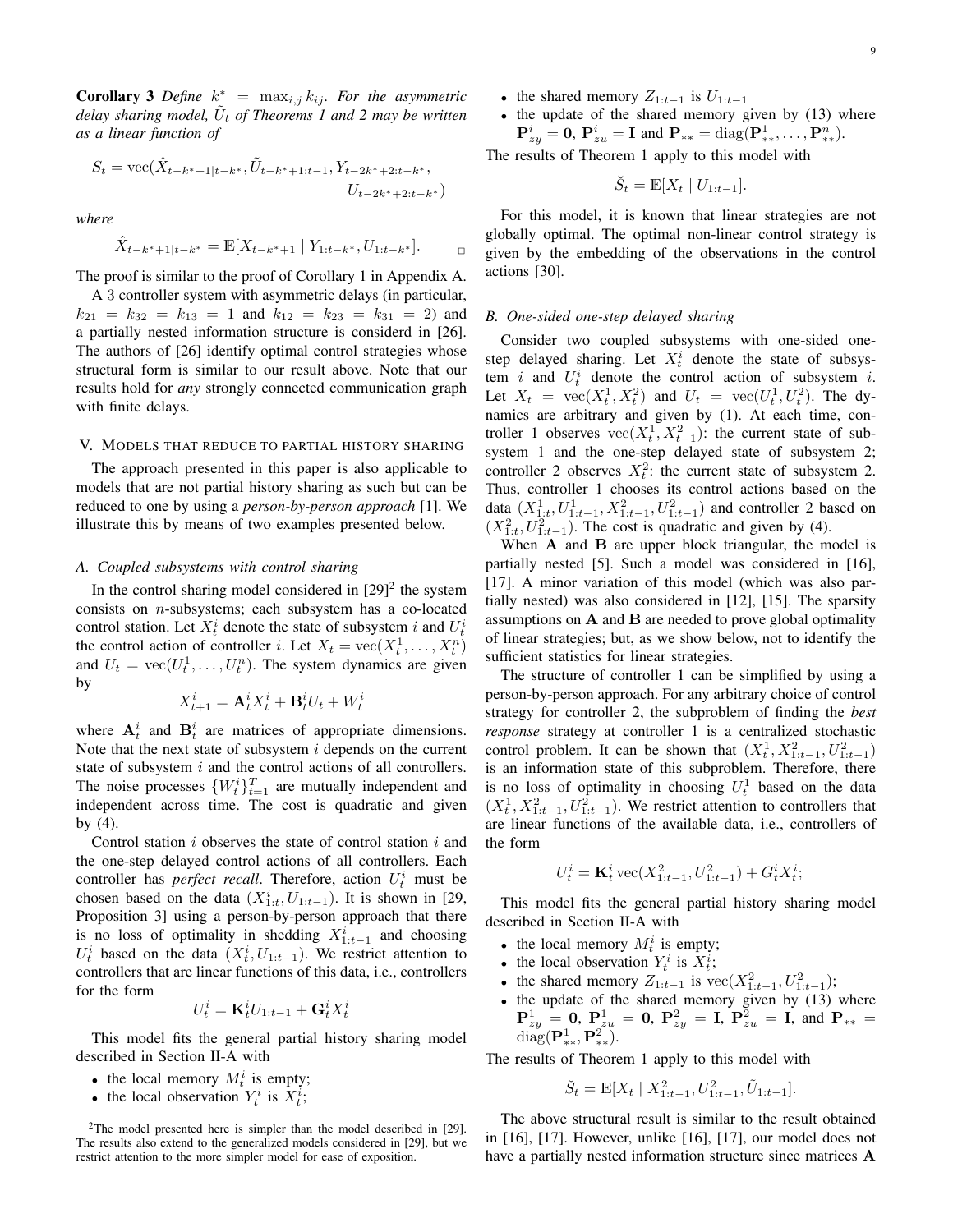and B can be arbitrary. This suggests that the structure of the best linear control law is a consequence of the linearity of control strategies rather than the partially nested information structure.

#### VI. CONCLUSION

Linear control strategies for LQG systems are appealing due to their analytical and implementation simplicity. However, to fully leverage the advantages of linear strategies, we need to identify finite-dimensional sufficient statistics for best linear strategies that can be easily updated. We identified such a result in Theorem 1 for decentralized systems with partial history sharing information structures. The result relied on the linearity of the decentralized system and is applicable to models that are neither partially nested nor quadratically invariant.

We focused on the partial history sharing model in this paper because it provides a common model for decentralized systems where controllers' local information remains finite dimensional but the common information increases with time.

We showed that our results provide sufficient statistics for different variations of delayed sharing information structures, including those with asymmetric delays that arise when controllers communicate along a strongly connected graph.

We also showed that our approach is applicable to some decentralized systems where local information is also increasing with time, provided one can first employ a person by person optimality approach to find a preliminary sufficient statistic which ensures that local information is finite dimensional.

We have focused only on finding the structure of best linear control strategies in this paper. It is not possible, in general, to use our approach to compute the best linear control strategies. Even in the absence of a complete methodology to find the best linear strategies, the structural results of Theorem 1 are useful because they restrict the solution space to search for best linear strategies. Furthermore, as is the case with the sufficient statistics in centralized stochastic control, the sufficient statistics of Theorem 1 allow us to formulate the problem of finding and implementing the best linear control strategies over an infinite horizon.

## ACKNOWLEDGMENTS

The authors thank Bension Kurtaran for suggesting this problem and Demosthenis Teneketzis for helpful discussions.

## APPENDIX A

## PROOF OF COROLLARY 1

To prove the result, we will argue that

$$
\check{S}_t = \mathbb{E}[\text{vec}(X_t, M_t) | Z_{1:t-1}, \tilde{U}_{1:t-1}] \n=: \text{vec}(\hat{X}_t, \hat{M}_t),
$$
\n(50)

is a linear function of  $S_t$  defined in Corollary 1 for the symmetric delay sharing model. Therefore, the control law of Theorem 1 can be written in the form specified in Corollary 1.

Observe that according to the coordinated system dynamics in (22),  $(X_t, M_t)$  is a linear function of

 $\tilde{X}_{t-k+1} = \text{vec}(X_{t-k+1}, Y_{t-k+1}, M_{t-k+1})$ ,  $\tilde{U}_{t-k+1:t-1}$  and  $W_{t-k+1:t-1}^{0}, W_{t-k+1:t-1}^{1:n}$ . Therefore, by linearity of conditional expectation,  $(\hat{X}_t, \hat{M}_t)$  is a linear function of the following three terms

- 1) E[vec( $X_{t-k+1}, Y_{t-k+1}, M_{t-k+1}$ ) |  $Y_{1:t-k}, U_{1:t-k}, \tilde{U}_{1:t-k}$ ]. 2)  $\mathbb{E}[\tilde{U}_{t-k+1:t-1} | Y_{1:t-k}, U_{1:t-k}, \tilde{U}_{1:t-k}].$
- 3)  $\mathbb{E}[W_{t-k+1:t-1} | Y_{1:t-k}, U_{1:t-k}, \tilde{U}_{1:t-k}].$

Consider each of these terms separately. Recall that in delayed sharing information structure  $M_{t-k+1}$  $\text{vec}(Y_{t-2k+2:t-k}, U_{t-2k+2:t-k})$  which are included in the right hand side of conditioning in the first term. Therefore,

$$
\mathbb{E}[M_{t-k+1} | Y_{1:t-k}, U_{1:t-k}, \tilde{U}_{1:t-1}]
$$
  
= vec(Y\_{t-2k+2:t-k}, U\_{t-2k+2:t-k}). (51)

Furthermore, using (6)

$$
\mathbb{E}[Y_{t-k+1}^i | Y_{1:t-k}, U_{1:t-k}, \tilde{U}_{1:t-1}]
$$
\n
$$
= \mathbf{C}_{t-k+1}^i \mathbb{E}[X_{t-k+1} | Y_{1:t-k}, U_{1:t-k}, \tilde{U}_{1:t-1}]
$$
\n
$$
= \mathbf{C}_{t-k+1}^i \mathbb{E}[X_{t-k+1} | Y_{1:t-k}, U_{1:t-k}]
$$
\n(52)

where we removed  $\tilde{U}_{1:t-1}^i$  from the right hand side of conditioning because it is a function of  $(Y_{1:t-k}^i, U_{1:t-k}^i)$  which are included in the right hand side of conditioning. Combining (51) and (52), we get that  $\mathbb{E}[\text{vec}(X_{t-k+1}, Y_{t-k+1}, M_{t-k+1}) | Y_{1:t-k}, U_{1:t-k}, \tilde{U}_{1:t-k}]$  is a linear function of  $(\hat{X}_{t-k+1|t-k}, Y_{t-2k+2:t-k}, U_{t-2k+2:t-k}),$ which is a sub-vector of  $S_t$ .

The second term  $\mathbb{E}[\tilde{U}_{t-k+1:t-1} | Y_{1:t-k}, U_{1:t-k}, \tilde{U}_{1:t-k}]$  is simply  $\tilde{U}_{t-k+1:t-1}$  which is also a sub-vector of  $S_t$ .

Since the primitive random variables are independent, the third term  $\mathbb{E}[W_{t-k+1:t-1} | Y_{1:t-k}, U_{1:t-k}, \tilde{U}_{1:t-k}]$  is 0.

Therefore,  $\check{S}_t = \text{vec}(\hat{X}_t, \hat{M}_t)$  is a linear function of  $S_t$ , which implies the result of the corollary.

#### **REFERENCES**

- [1] A. Mahajan, N. Martins, M. Rotkowitz, and S. Yüksel, "Information structures in optimal decentralized control," in *Proc. 51st IEEE Conf. Decision and Control*, Maui, Hawaii, Dec. 2012, pp. 1291 – 1306.
- [2] H. S. Witsenhausen, "A counterexample in stochastic optimum control," *SIAM Journal of Optimal Control*, vol. 6, no. 1, pp. 131–147, 1968.
- [3] G. M. Lipsa and N. C. Martins, "Optimal memoryless control in Gaussian noise: A simple counterexample," *Automatica*, vol. 47, no. 3, pp. 552–558, 2011.
- [4] R. Radner, "Team decision problems," *Annals of Mathmatical Statistics*, vol. 33, pp. 857–881, 1962.
- [5] Y.-C. Ho and K.-C. Chu, "Team decision theory and information structures in optimal control problems–Part I," *IEEE Trans. Autom. Control*, vol. 17, no. 1, pp. 15–22, 1972.
- [6] S. Yüksel, "Stochastic nestedness and the belief sharing information pattern," *IEEE Trans. Autom. Control*, pp. 2773–2786, Dec. 2009.
- [7] B. Bamieh and P. Voulgaris, "A convex characterization of distributed control problems in spatially invariant systems with communication constraints," *Systems and Control Letters*, vol. 54, no. 6, pp. 575–583, 2005.
- [8] M. Rotkowitz and S. Lall, "A characterization of convex problems in decentralized control," *IEEE Trans. Autom. Control*, vol. 51, no. 2, pp. 274–286, 2006.
- [9] P. Whittle and J. Rudge, "The optimal linear solution of a symmetric team control problem," *Journal of Applied Probability*, vol. 11, no. 2, pp. 377–381, Jun. 1974.
- [10] T. Yoshikawa, "Dynamic programming approach to decentralized stochastic control problems," *IEEE Trans. Autom. Control*, vol. 20, no. 6, pp. 796 – 797, Dec. 1975.